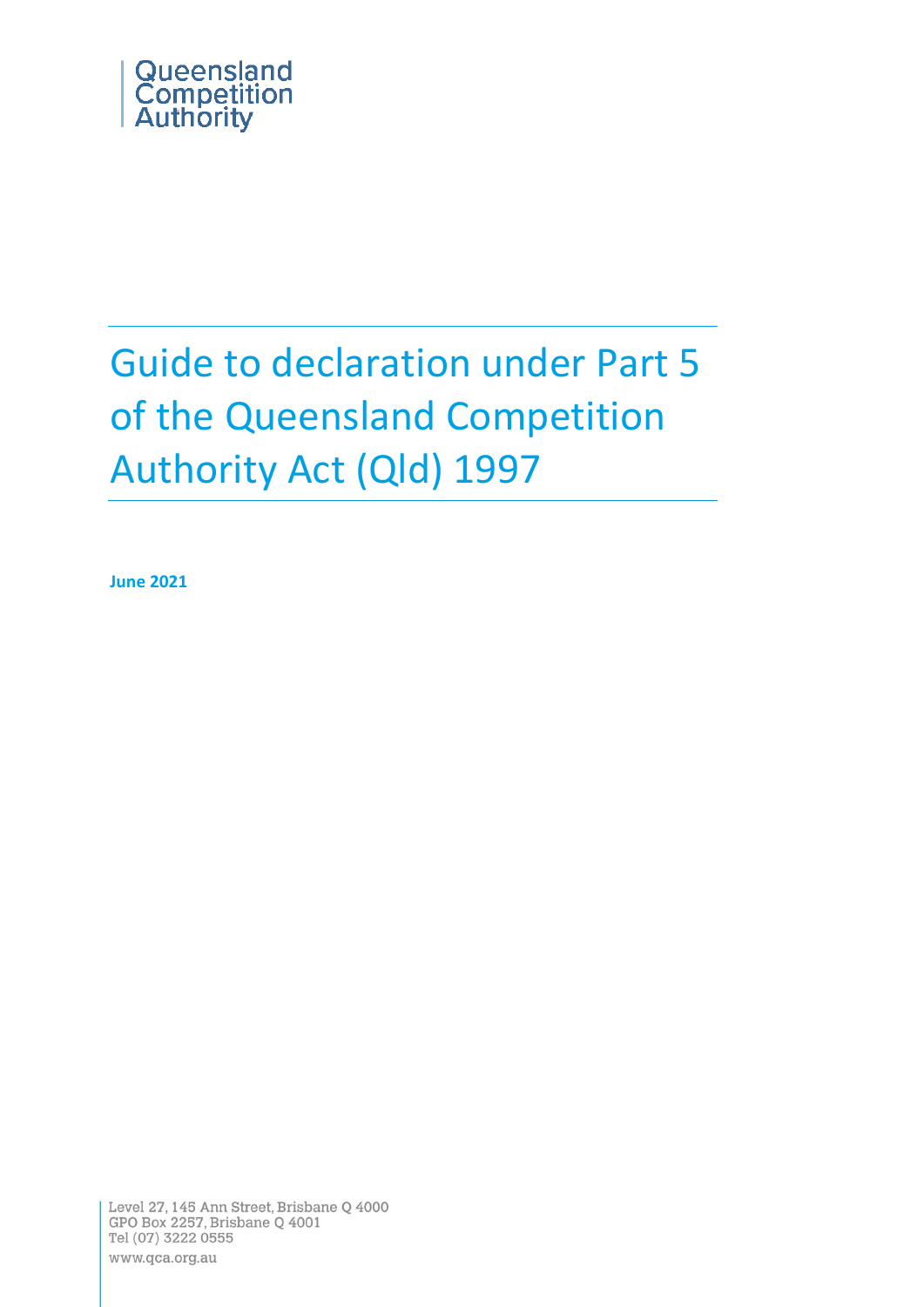## <span id="page-1-0"></span>**Notice**

This guide is designed to provide general information on declaration of services for the purposes of third party access under Part 5 of the *Queensland Competition Authority Act 1997* (QCA Act). It also explains the Queensland Competition Authority's indicative process for considering requests for declaration.

We are bound to comply with the provisions of the QCA Act—in relation to the way in which we both carry out our enquiries and provide recommendations regarding declaration of services. However, the QCA Act does afford us certain discretion. To the extent this document provides any statement as to how we might exercise such discretion, we are not bound to act in a manner consistent with such statement, recognising that each request about declaration is likely to be different.

The guide therefore:

- (a) is non binding and should not be taken as definitive of our views on any particular matter, which may be updated from time to time<sup>1</sup>
- (b) does not cover all aspects of the relevant processes and procedures—it is not intended to be exhaustive of all issues that may arise
- (c) does not use formal or legal language
- (d) should not be considered a substitute for independent professional advice.

This guide should also be considered in conjunction with the approved form for any request for declaration of a service. This form is available on our website and, for convenience, is also provided in Appendix A of this guide.

<sup>&</sup>lt;sup>1</sup> We may, from time to time, revise this guide at our discretion.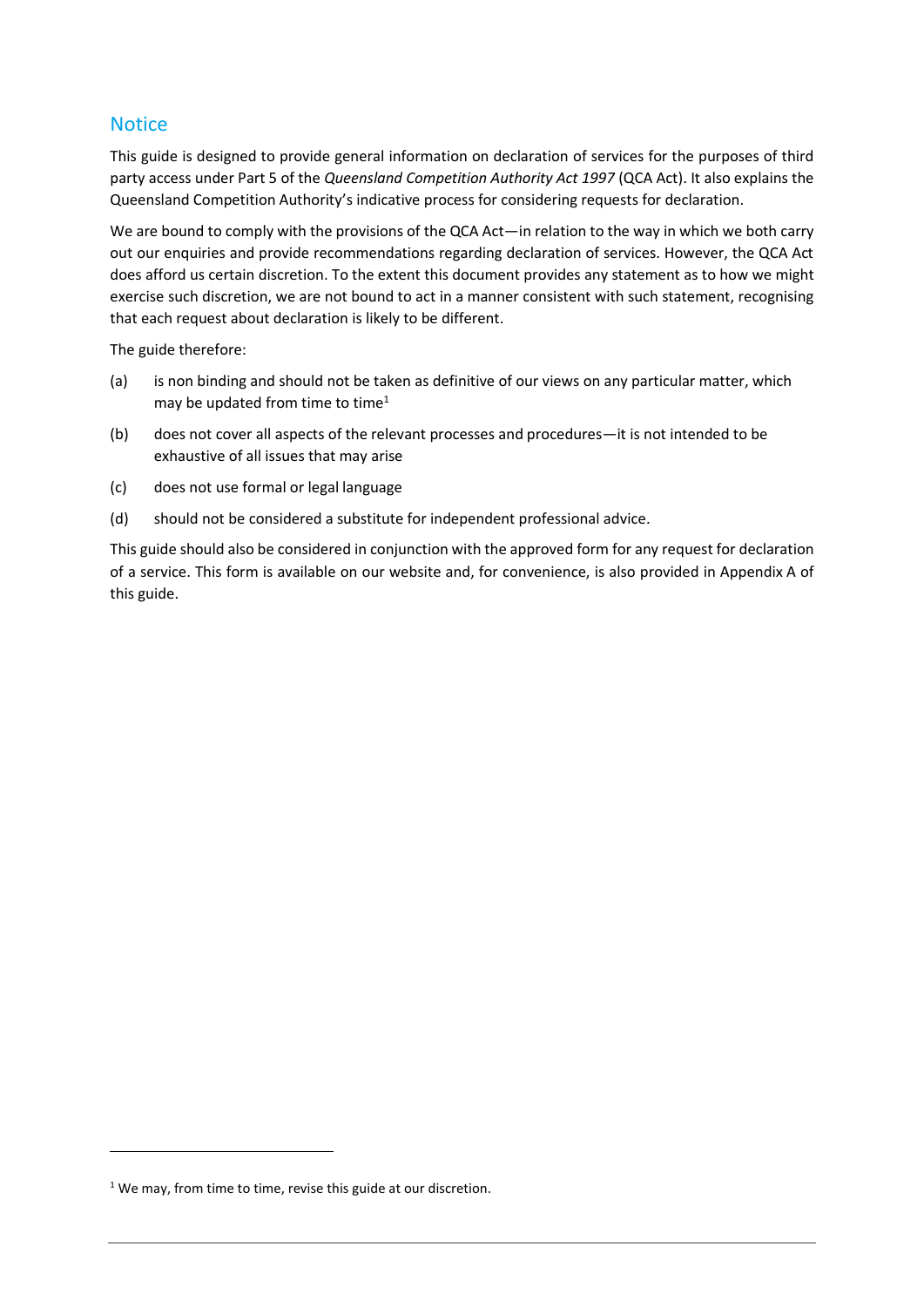## <span id="page-2-0"></span>**CONTENTS**

| Notice          |                                                                                                                             | i.             |
|-----------------|-----------------------------------------------------------------------------------------------------------------------------|----------------|
| <b>CONTENTS</b> |                                                                                                                             | $\mathsf{I}$   |
|                 | DECLARATION FOR THIRD PARTY ACCESS                                                                                          | Ш              |
| $\mathbf{1}$    | THE ACCESS CRITERIA AND OUR PROCESS                                                                                         | 1              |
| 1.1             | Access criteria                                                                                                             | 1              |
| 1.2             | The assessment process                                                                                                      | $\overline{2}$ |
| 1.3             | Making a request                                                                                                            | 2              |
| 1.4             | Assessing a request                                                                                                         | 3              |
| 1.5             | Steps in making a recommendation                                                                                            | 3              |
| 1.6             | QCA fee                                                                                                                     | 4              |
| 2               | THE SERVICE AND THE FACILITY THAT PROVIDES THE SERVICE                                                                      | 5              |
| 2.1             | The service                                                                                                                 | 5              |
| 2.2             | The facility                                                                                                                | 6              |
| 2.3             | Examples of how a service can be defined by reference to the facility                                                       | 6              |
| 2.4             | What an application should contain                                                                                          | 7              |
| 2.5             | The access criteria                                                                                                         | 8              |
| 3               | CRITERION (B): MEET TOTAL FORESEEABLE DEMAND AT LEAST COST                                                                  | 9              |
| 3.1             | Our approach                                                                                                                | 9              |
| 3.2             | Identify the market in which the service is provided                                                                        | 10             |
| 3.3             | Identify the period over which total foreseeable demand should be assessed                                                  | 10             |
| 3.4             | Determine total foreseeable demand in the market                                                                            | 10             |
| 3.5             | Identify whether the facility for the service (expanded where relevant) could meet total<br>foreseeable demand              | 11             |
| 3.6             | Identify the cost of any two or more facilities to meet total foreseeable demand                                            | 11             |
| 3.7             | Meet total foreseeable demand at least cost                                                                                 | 11             |
| 3.8             | What an application should contain                                                                                          | 11             |
| 4               | CRITERION (A): ACCESS AS A RESULT OF DECLARATION WOULD PROMOTE A MATERIAL<br>INCREASE IN COMPETITION IN AT LEAST ONE MARKET | 12             |
| 4.1             | Our approach                                                                                                                | 12             |
| 4.2             | Identify the relevant dependent (upstream or downstream) markets                                                            | 12             |
| 4.3             | Whether access (or increased access) to the service, on reasonable terms and conditions,                                    |                |
|                 | as a result of declaration would promote a material increase in competition                                                 | 13             |
| 4.4             | What an application should contain                                                                                          | 14             |
| 5               | CRITERION (C): STATE SIGNIFICANCE                                                                                           | 15             |
| 5.1             | Our approach                                                                                                                | 15             |
| 5.2             | Identify the service                                                                                                        | 15             |
| 5.3             | Identify the facility for the service                                                                                       | 15             |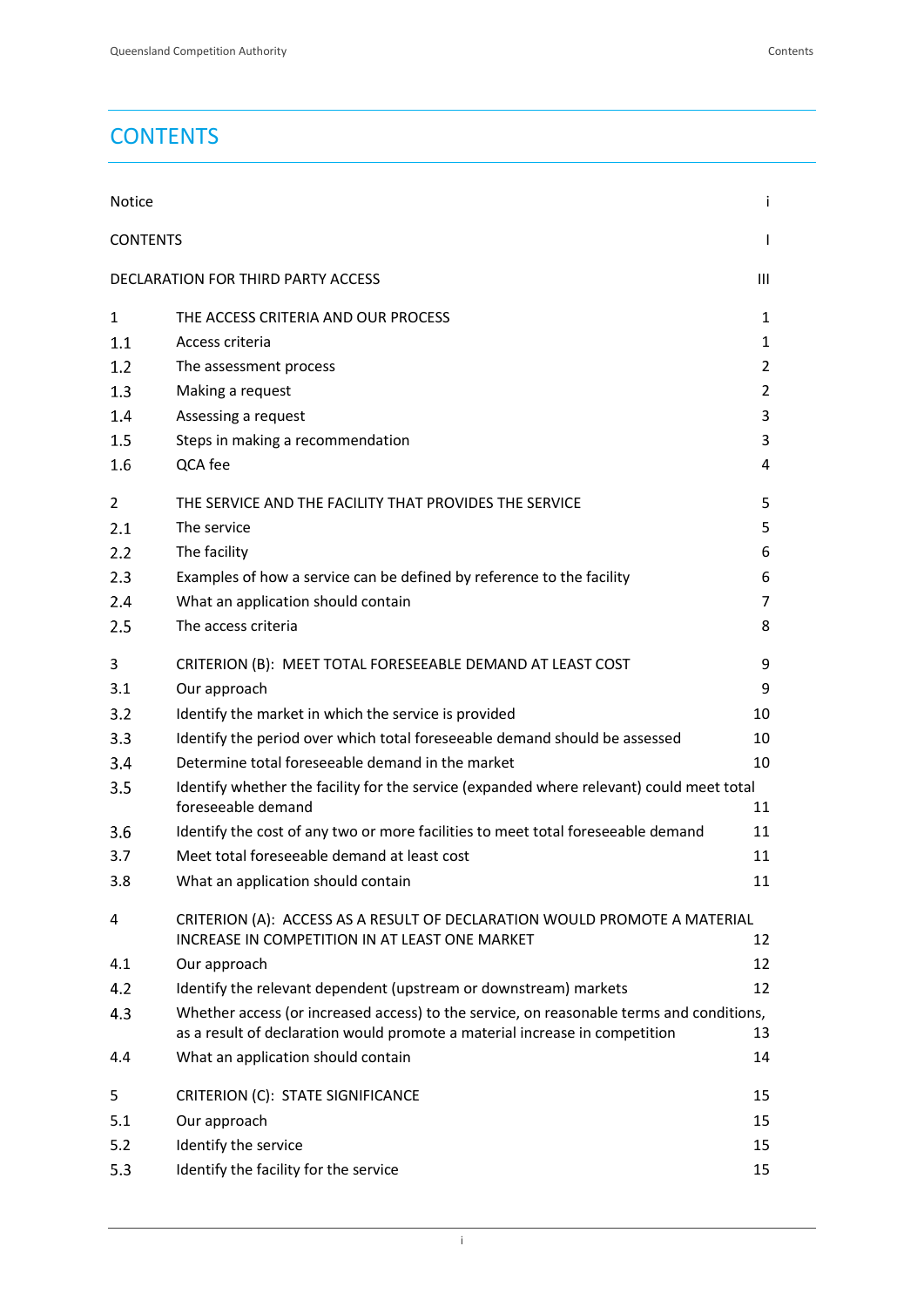| 5.4<br>5.5<br>5.6 | Size of the facility<br>Importance of the facility to the Queensland economy<br>What an application should contain | 15<br>15<br>16 |  |  |
|-------------------|--------------------------------------------------------------------------------------------------------------------|----------------|--|--|
| 6                 | CRITERION (D): PROMOTE THE PUBLIC INTEREST                                                                         | 17             |  |  |
| 6.1               | Our approach                                                                                                       | 17             |  |  |
| 6.2               | Identify the service                                                                                               | 17             |  |  |
| 6.3               | Access (or increased access), on reasonable terms and conditions, as a result of a                                 |                |  |  |
|                   | declaration of the service                                                                                         | 18             |  |  |
| 6.4               | Promote the public interest                                                                                        | 18             |  |  |
| 6.5               | What an application should contain                                                                                 | 19             |  |  |
| $\overline{7}$    | THE PERIOD FOR DECLARATION                                                                                         | 20             |  |  |
|                   | APPENDIX A: FORM FOR A REQUEST TO RECOMMEND DECLARATION OF A SERVICE UNDER PART 5,                                 |                |  |  |
|                   | DIVISION 2 OF THE QUEENSLAND COMPETITION AUTHORITY ACT 1997                                                        | 21             |  |  |
|                   | Information to include in the request                                                                              | 21             |  |  |
|                   | Confidential information                                                                                           | 22             |  |  |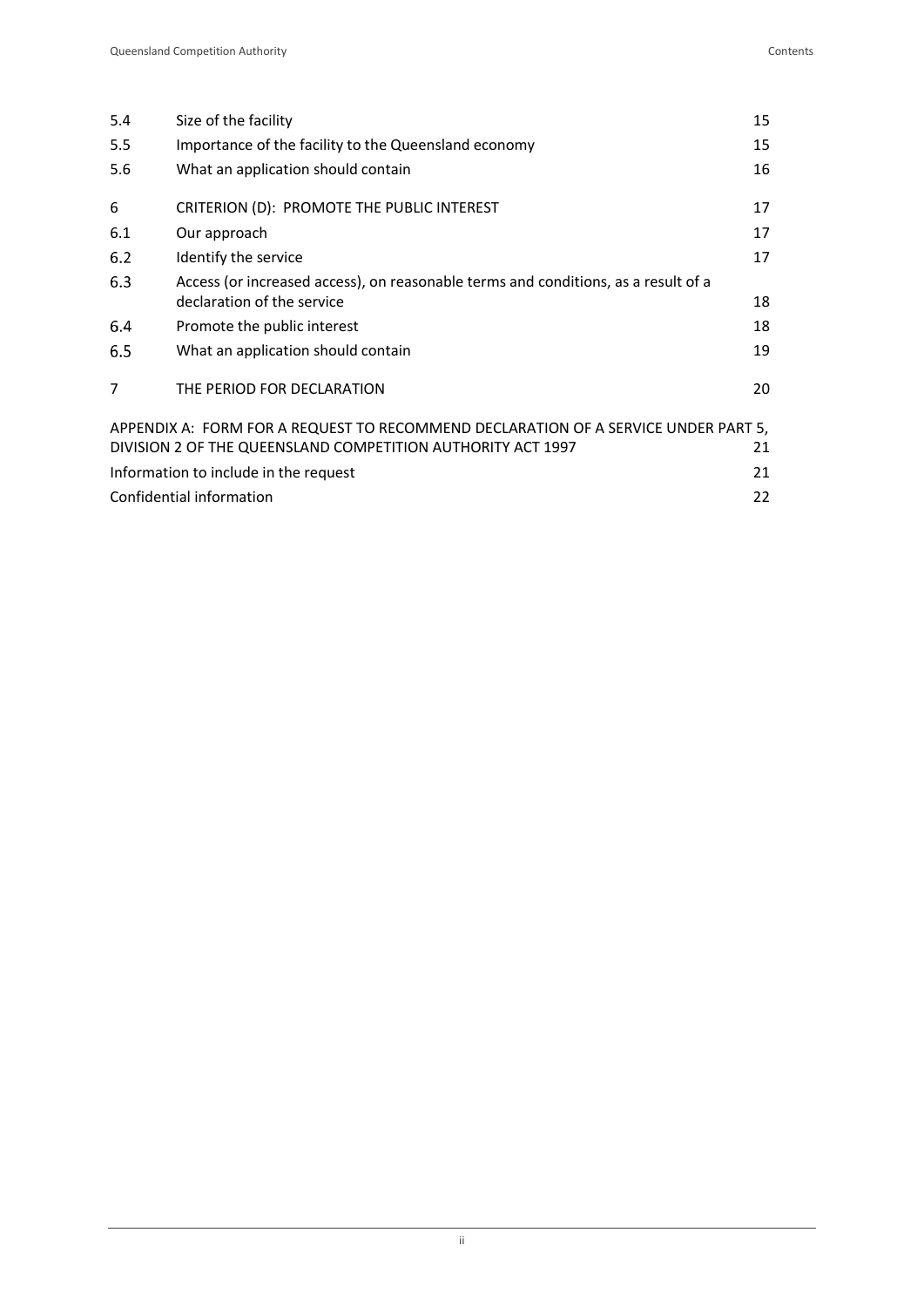## <span id="page-4-0"></span>DECLARATION FOR THIRD PARTY ACCESS

The Queensland Competition Authority (QCA) is Queensland's economic regulator. Our role in the declaration process is to consider requests for declaration and make a recommendation to the Minister responsible for administering the *Queensland Competition Authority Act 1997* (QCA Act). <sup>2</sup> We can recommend declaration of a service only if we are satisfied that all of the access criteria set out in the QCA Act are satisfied.

Declaration of services for third party access is dealt with under Part 5 of the QCA Act.<sup>3,4</sup> The Act sets out the object of Part 5:

> The object of this part is to promote the economically efficient operation of, use of and investment in, significant infrastructure by which services are provided, with the effect of promoting effective competition in upstream and downstream markets.<sup>5</sup>

The third party access regime in Part 5 provides a regulatory framework to enable access seekers to gain access to significant infrastructure services where there may be a lack of effective competition. It is important to note the emphasis placed on competition in upstream and downstream (related) markets. The purpose is not to restrict or moderate the ability of a service provider to set prices *per se* but this is often one of the processes that enhances competition in related markets.

Part 5 was put in place as part of Queensland's response to the 1995 Competition Principles Agreement between the Commonwealth, state and territory governments. It has many similarities with Part IIIA of the *Competition and Consumer Act 2010* (Cth) (CCA) but a number of important differences, including that it is administered by us and the relevant Queensland Minister.<sup>6</sup>

This guide is primarily applicable in relation to applications for declaration, but the same considerations will apply in relation to applications for revocation of declaration.<sup>7</sup> It does not address other Part 5 issues, such as the resolution of disputes<sup>8</sup> or the content and approval of access undertakings.<sup>9</sup>

A person may ask usto recommend that a particular service be declared by the Minister under Part 5 (s. 77). For a service to be declared, the Minister must be satisfied that all of the access criteria in the QCA Act for the service are satisfied (s. 86).<sup>10</sup> The process for a declaration request has three main steps (Figure 1).

<sup>2</sup> The relevant minister is the Treasurer of Queensland.

<sup>&</sup>lt;sup>3</sup> Part 5, division 2 sets out matters relating to the declarations of services (including revocation of declaration).

<sup>4</sup> Unless otherwise stated, references in this document to a section or part are to the relevant provision(s) within the QCA Act.

<sup>5</sup> Section 69E.

<sup>6</sup> Declaration under Part IIIA of the CCA is administered by the National Competition Council and the relevant federal minister.

<sup>7</sup> Matters concerning revocation are dealt with in ss. 88 to 94.

<sup>8</sup> Part 5, division 5.

<sup>9</sup> Part 5, division 7.

<sup>&</sup>lt;sup>10</sup> The access criteria are in s. 76.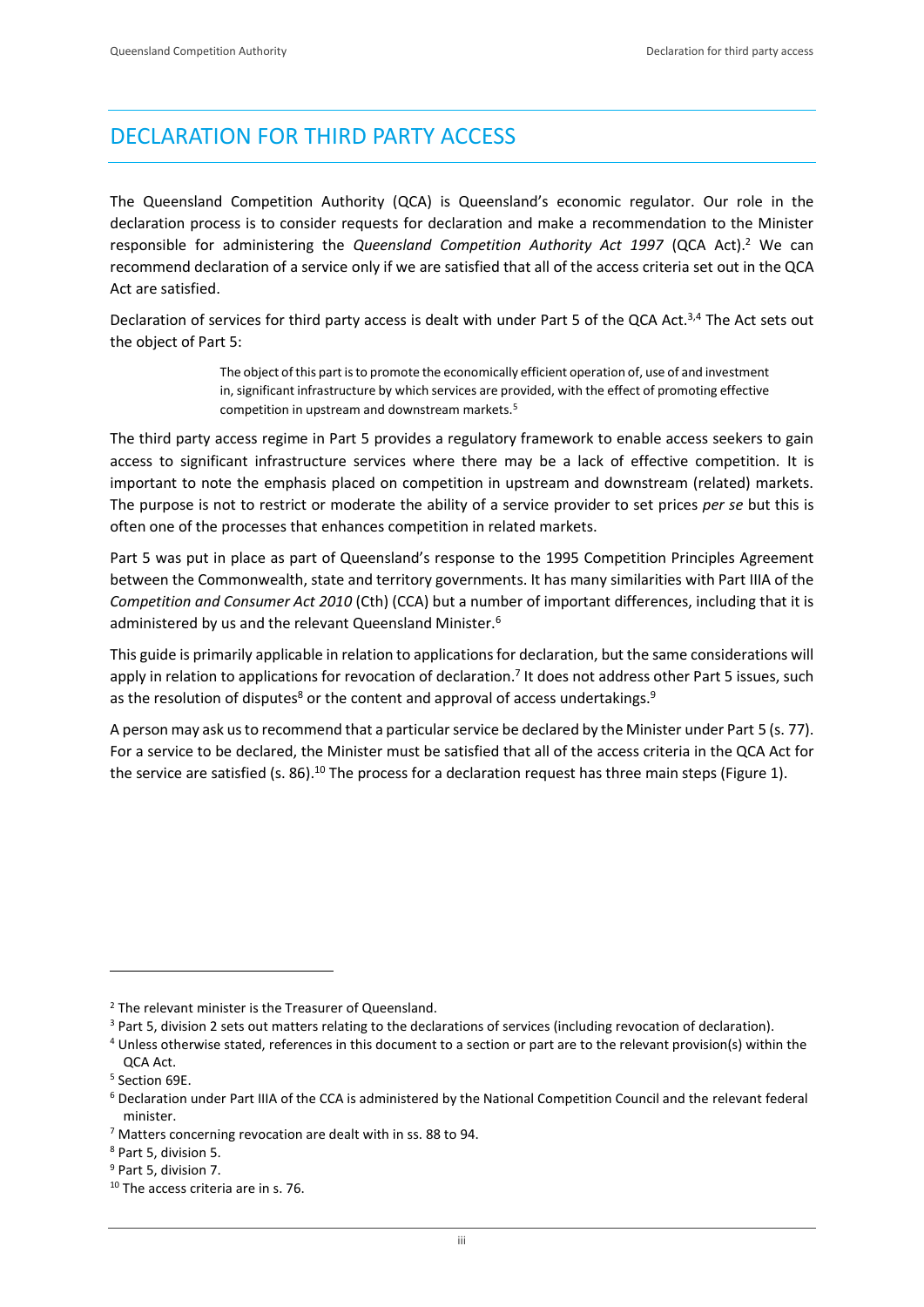## **Figure 1 Process for a declaration request**

An applicant asks the QCA to recommend that a particular service be declared by the Minister

> The QCA makes a recommendation to the Minister to declare, declare in part, or not declare the relevant service

> > The Minister makes a decision whether to declare, declare in part, or not declare the relevant service

If a service is declared by the relevant Minister, it is then subject to regulatory oversight by us under Part 5. This oversight may include us arbitrating disputes about access to the service, including in relation to price and non-price terms. It may also involve us approving an access undertaking for the relevant service, which can set out detailed terms and conditions by which the owner or operator of the service provides access to the service.



This guide explains the requirements under the QCA Act for having a service declared. It provides both direction on the information we seek from an applicant and general guidance on our approach to assessing the application.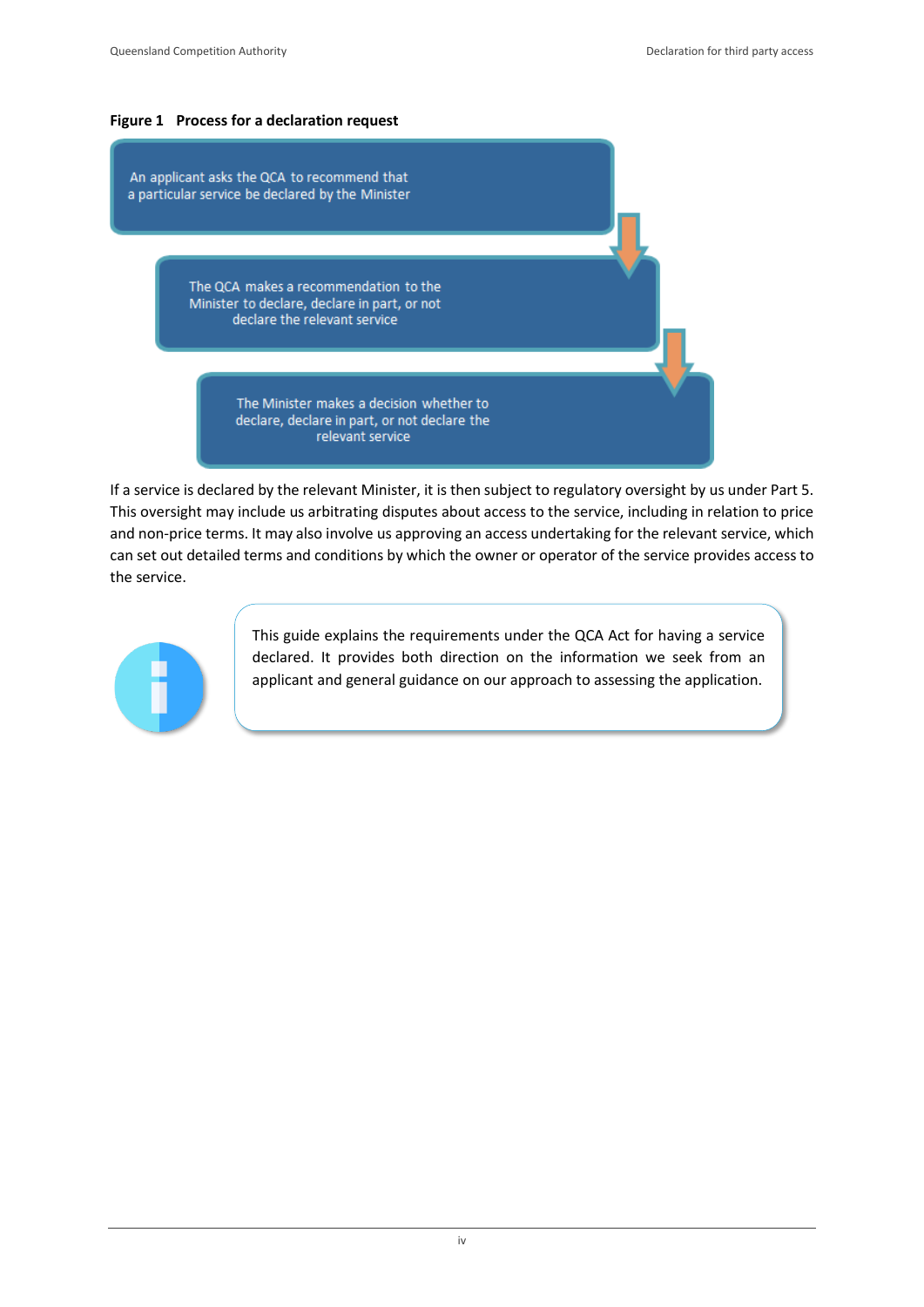## <span id="page-6-0"></span>1 THE ACCESS CRITERIA AND OUR PROCESS

#### <span id="page-6-1"></span> $1.1$ Access criteria

For usto recommend that a service be declared, we must be satisfied that all of the access criteria for the service in s. 76 are satisfied. Likewise, for a service to be declared, the Minister must be satisfied that all of the access criteria for the service are satisfied.

## Box 1: Section 76—Access criteria

- $(1)$ This section sets out the matters (the *access criteria*) about which—
	- (a) the authority is required to be satisfied for recommending that a service be declared by the Minister; and
	- (b) the Minister is required to be satisfied for declaring a service.
- $(2)$ The access criteria are as follows—
	- (a) that access (or increased access) to the service, on reasonable terms and conditions, as a result of a declaration of the service would promote a material increase in competition in at least 1 market (whether or not in Australia), other than the market for the service;
	- (b) that the facility for the service could meet the total foreseeable demand in the market—
		- (i) over the period for which the service would be declared; and
		- (ii) at the least cost compared to any 2 or more facilities (which could include the facility for the service);
	- (c) that the facility for the service is significant, having regard to its size or its importance to the Queensland economy;
	- (d) that access (or increased access) to the service, on reasonable terms and conditions, as a result of a declaration of the service would promote the public interest.
- $(3)$ For subsection (2)(b), if the facility for the service is currently at capacity, and it is reasonably possible to expand that capacity, the authority and the Minister may have regard to the facility as if it had that expanded capacity.
- $(4)$ Without limiting subsection (2)(b), the cost referred to in subsection (2)(b)(ii) includes all costs associated with having multiple users of the facility for the service, including costs that would be incurred if the service were declared.
- $(5)$ In considering the access criterion mentioned in subsection (2)(d), the authority and the Minister must have regard to the following matters—
	- (a) if the facility for the service extends outside Queensland—
		- (i) whether access to the service provided outside Queensland by means of the facility is regulated by another jurisdiction; and
		- (ii) the desirability of consistency in regulating access to the service
	- (b) the effect that declaring the service would have on investment in  $-$ 
		- (i) facilities; and
		- (ii) markets that depend on access to the service;
	- (c) the administrative and compliance costs that would be incurred by the provider of the service if the service were declared;
	- (d) any other matter the authority or Minister considers relevant.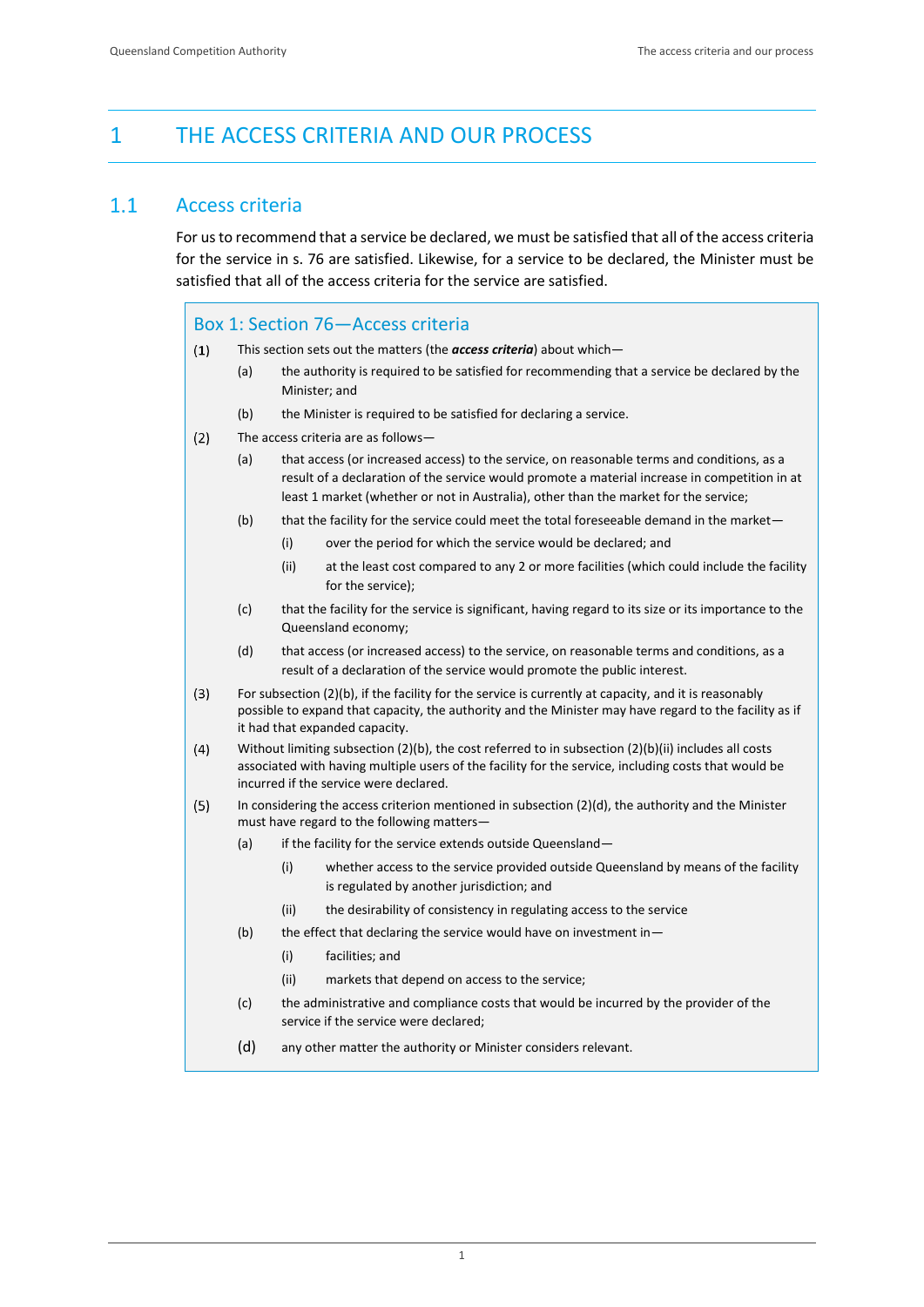#### <span id="page-7-0"></span> $1.2$ The assessment process

Once we receive a request, we check that it is properly a request under s. 77 before proceeding to consider whether to recommend that the service be declared. An indicative overview of our process is set out below.<sup>11</sup>



### **Figure 2 Indicative QCA process**

#### <span id="page-7-1"></span> $1.3$ Making a request

A person may ask us to recommend that a particular service be declared by the Minister.<sup>12</sup> We then notify the service owner/operator that we have received such a request.

 $11$  This is only an indicative summary of the process. The approach we take in conducting the investigation and consultation process will be determined on a case-by-case basis. For example, we may choose to also seek crosssubmissions, release discussion papers for comment or conduct public forums as part of the investigation.

<sup>&</sup>lt;sup>12</sup> Section. 77(1). Also, the Minister may ask us to consider whether a particular service should be declared by the Minister (s. 77(2)).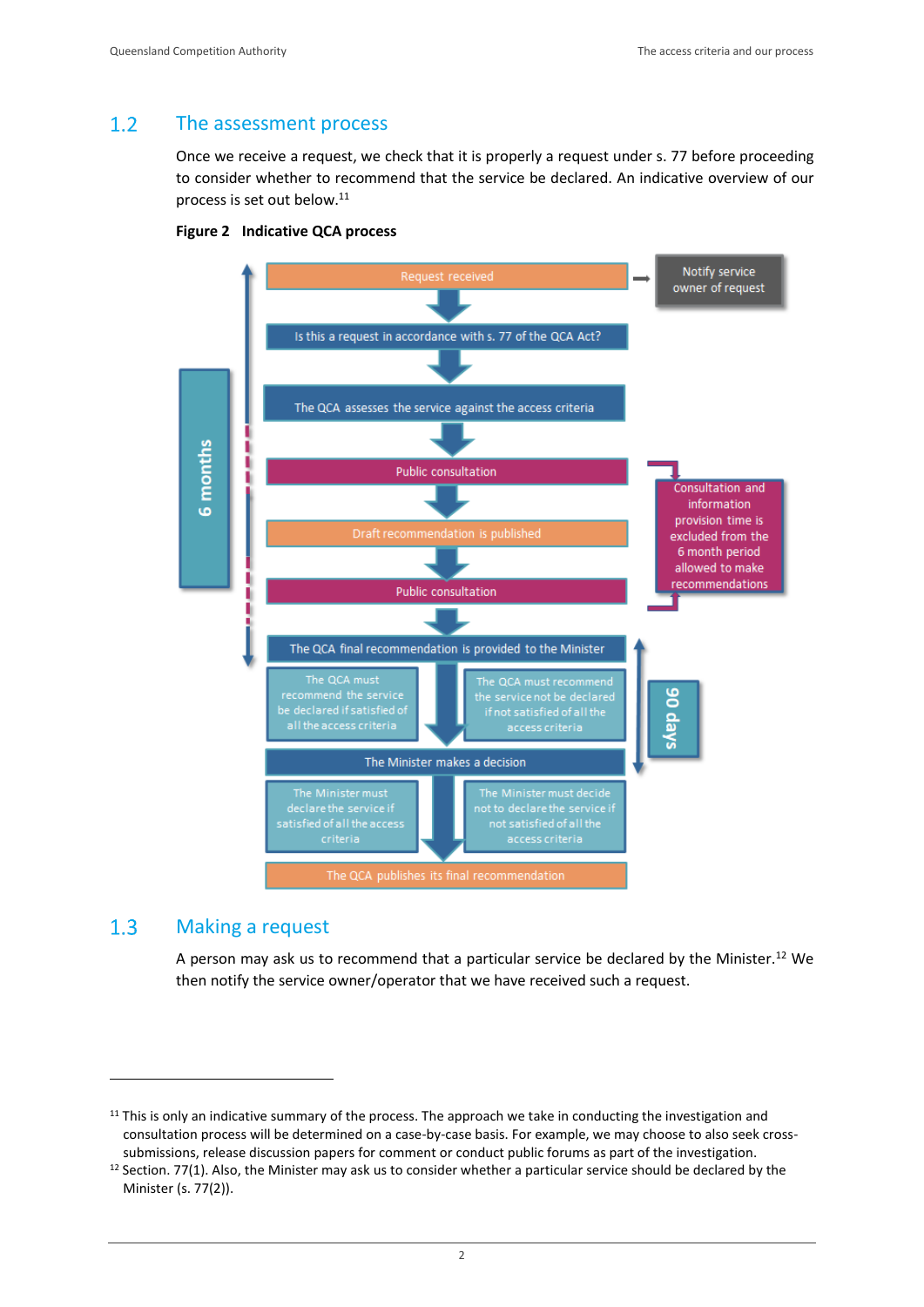An application to us to recommend the declaration of a service under Part 5 must be in a QCAapproved form.<sup>13</sup> For this purpose, an applicant must follow the approved form, which is available on our website and, for convenience, is also provided in Appendix A to this guide.

The form sets out the matters to be addressed in a request made to us to recommend declaration of a service. We encourage applicants to provide us with all the relevant information that they reasonably can, as this will help us in assessing the application. Where possible, matters should be supported with evidence. However, we understand that not all of this information may be readily available. Therefore, in relation to the matters listed in the form, if a particular matter is not relevant to the request, or if relevant information is not readily available to the applicant, the applicant should provide a brief explanation.

QCA staff are available to discuss any proposed request before it is formally submitted and to help potential applicants to better understand the relevant requirements and processes. Please contact us on phone 07 3222 0555 or via ou[r website.](https://www.qca.org.au/contact/)

A declaration request should (so far as possible) seek to:

- establish a prima facie case for satisfaction of the access criteria; and
- anticipate and respond to arguments as to why a service might not be declared.



At any time before we make a recommendation, an applicant may withdraw the request or, with our written agreement, amend it.

#### <span id="page-8-0"></span> $1.4$ Assessing a request

When we receive a request that a service be declared, we first assess whether it is properly a request under s. 77, including whether it is in the approved form (as per Appendix A).

We note that s. 72(2) expressly states that the definition of a 'service' does not include certain matters. These include

- the supply of goods (except to the extent the supply is an integral, but subsidiary, part of the service); or
- the use of intellectual property or a production process (except to the extent the use is an integral, but subsidiary, part of the service).

We cannot consider a declaration request if it does not relate to a service as defined by the QCA Act.

#### <span id="page-8-1"></span> $1.5$ Steps in making a recommendation

Upon receipt of a declaration request in the approved form, we may:

• conduct an investigation about the service—this may include consideration of written submissions, public seminars and/or hearings<sup>14</sup>

<sup>&</sup>lt;sup>13</sup> Section 77(3).

<sup>&</sup>lt;sup>14</sup> Section 81. The procedures in Part 6 apply to an investigation.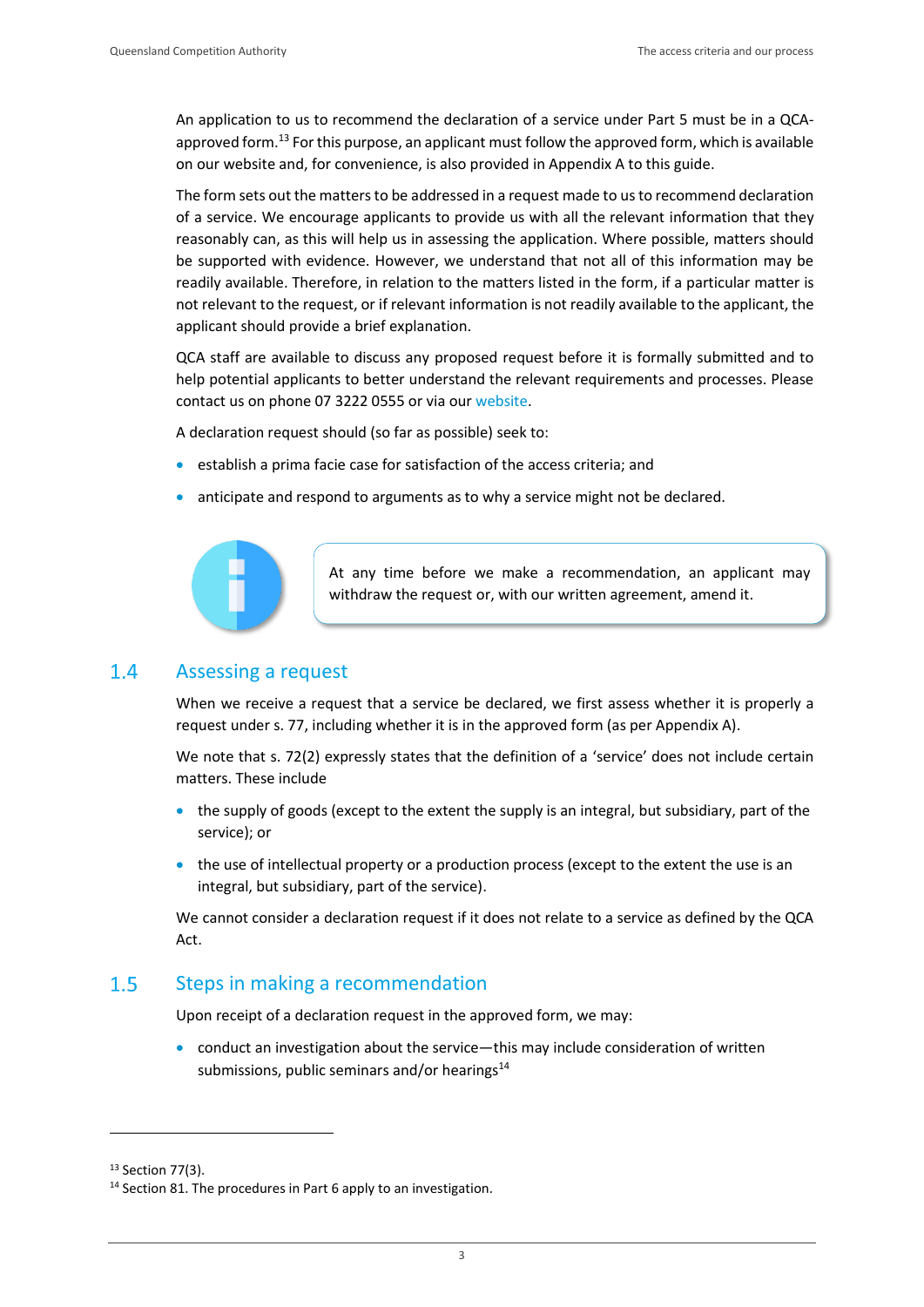- consult with relevant stakeholders
- release a draft recommendation before preparing our final recommendation.

The steps we take in conducting the investigation and consultation process are determined on a case-by-case basis. We provide further guidance on the specific process at the relevant time. While this may vary depending on circumstances, we aim to complete our assessment and provide our final recommendation to the Minister within six months (excluding consultation and information provision periods).<sup>15</sup>

Our final report to the Minister will be to recommend either to declare, declare in part, or not declare the service in question, based on our assessment of whether the access criteria are satisfied in relation to that service.<sup>16</sup> If our recommendation is to declare the service (or part of the service), then we will also recommend the period for declaration. Section 7 of this guide discusses some of the factors we may examine in forming a view on the period for declaration.

We may recommend that a service not be declared by the Minister if we consider the request for declaration was not made in good faith or is frivolous.<sup>17</sup>

The Minister has 90 days to make and publish their decision (s. 85).<sup>18</sup> As a last step, we publish our final recommendation on our website, ordinarily following publication of the Minister's decision (s. 79(3)).

#### <span id="page-9-0"></span> $1.6$ QCA fee

We are permitted to levy fees for our services, including for considering requests to make a recommendation under Part 5 for declaration by the Minister of a particular service.<sup>19</sup>



We will discuss with an applicant whether a fee is payable, and if it is, we will seek to provide an estimate of the fee before we start our consideration of the request.

<sup>15</sup> Section 79A. Section 79A(4) applies if we do not make the recommendation within the six month period.

<sup>16</sup> Sections 79(1) and 80.

<sup>&</sup>lt;sup>17</sup> Section 80(3). This does not apply to a request made by the Minister (s. 80(4)).

<sup>&</sup>lt;sup>18</sup> The 90 days commences when the Minister receives the declaration recommendation, unless the recommendation is for the declaration of a service provided by means of a facility owned by a local government entity (in which case the 90 days only commences after the relevant period of consultation between the Minister and the local government entity and responsible local government for the entity, under s. 84(3)).

<sup>19</sup> QCA Act, s. 245; and the Queensland Competition Authority Regulation 2018*,* s. 3 and sch. 1 (item 3). The fee payable is the amount that the QCA considers to be reasonable and that is not more than the reasonable cost of providing the service or performing the function.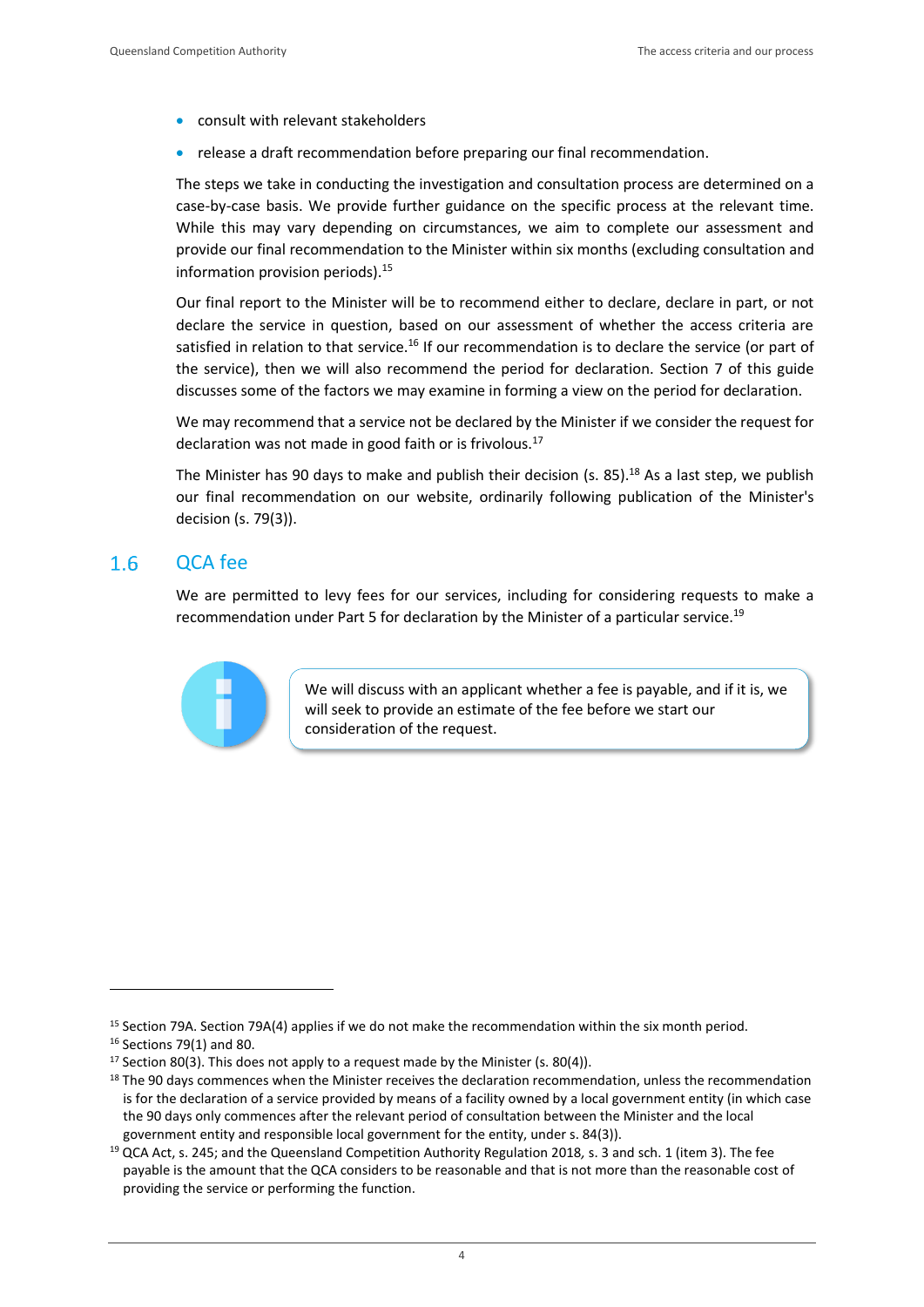## <span id="page-10-0"></span>2 THE SERVICE AND THE FACILITY THAT PROVIDES THE SERVICE

A person who requests declaration of a service must clearly identify the service, including the facility that provides the service.

#### <span id="page-10-1"></span> $2.1$ The service

The service that is the subject of the request must fall within the meaning of a 'service' under Part 5.

Box 2: Section 72—Meaning of *service*

- $(1)$ *Service* is a service provided, or to be provided, by means of a facility and includes, for example—
	- (a) the use of a facility (including, for example, a road or a railway line); and
	- (b) the transporting of people; and
	- (c) the handling or transporting of goods or other things; and
	- (d) a communications service of similar service.
- $(2)$ However, *service* does not include—
	- (a) the supply of goods (except to the extent the supply is an integral, but subsidiary, part of the service); or
	- (b) the use of intellectual property or a production process (except to the extent the use is an integral, but subsidiary, part of the service); or
	- (c) a service—
		- (i) provided, or to be provided, by means of a facility for which a decision of the Australian Competition and Consumer Commission, approving a competitive tender process under the *Competition and Consumer Act 2010 (Cwlth)*, section 44PA, is in force; and
		- (ii) that was stated under section 44PA(2) of that Act in the application for the approval.
- $(3)$ Subsections (1) and (2) apply only for this part.

The characteristics of a service may vary according to the nature of the facility by which it is provided.



A service can be defined as being provided at a single location (e.g. a coal handling service provided at a coal terminal). Alternatively, a service can be provided between a set of distinct points (e.g. an end-to-end belowrail service provided by a railway facility).

While we interpret the scope of the service described in an application, we do not redefine or expand the scope of the service for which declaration is sought.<sup>20</sup>

<sup>&</sup>lt;sup>20</sup> See [Rio Tinto Limited v The Australian Competition Tribunal](https://www.austlii.edu.au/cgi-bin/viewdoc/au/cases/cth/FCAFC/2008/6.html) [2008] FCAFC 6 (14 February 2008) at [58]–[59].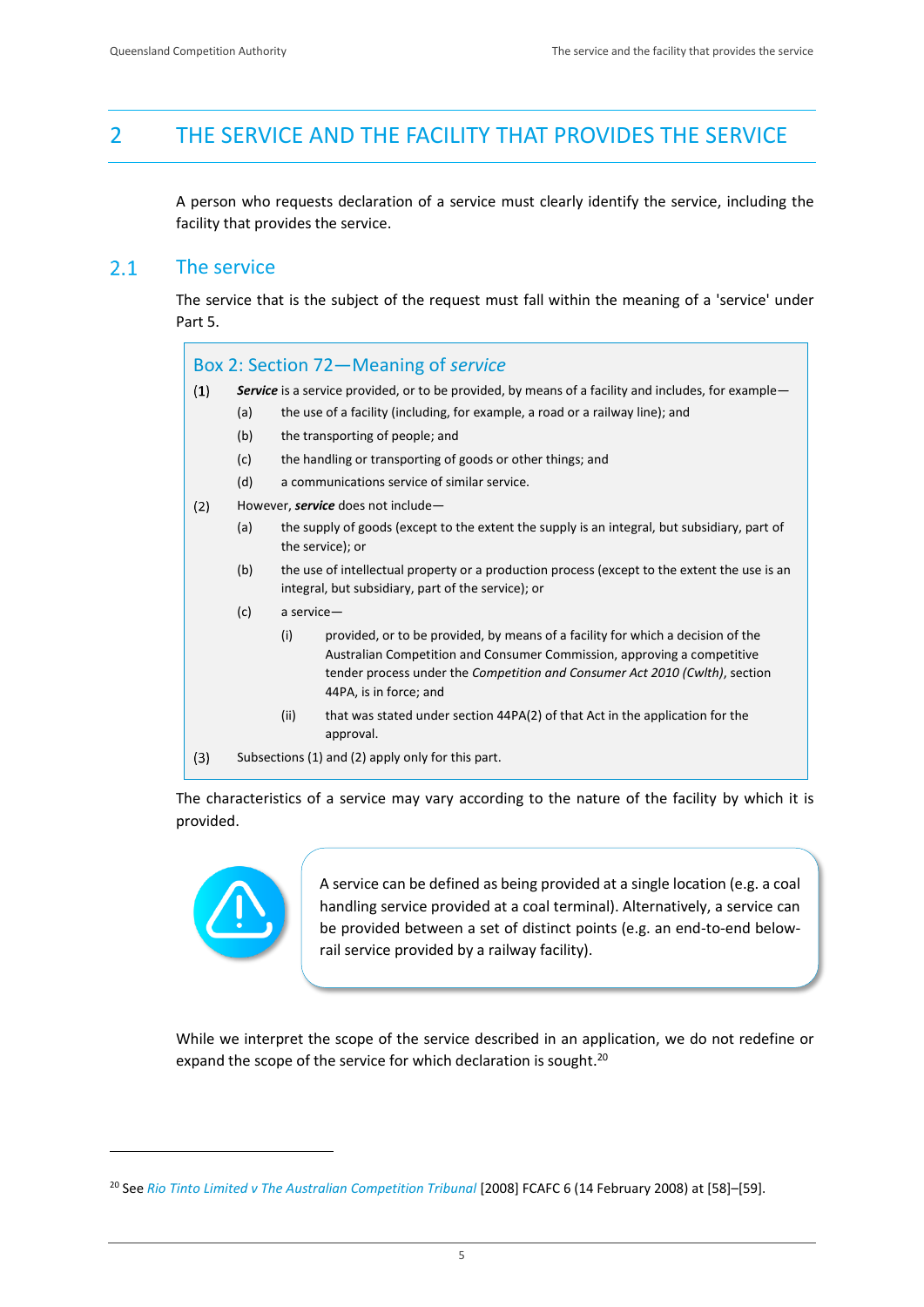It may be useful for an application to specify the purpose for which access to the service is sought. This will help to ensure that any right to negotiate access to the service following declaration is consistent with that purpose.

A description of the applicant's efforts, if any, to negotiate access to the service should also be provided.

#### <span id="page-11-0"></span> $2.2$ The facility

The QCA Act defines a 'facility' for the purpose of Part 5 on an inclusive basisrather than providing an exhaustive list.

| Box 3: Section 70-Meaning of facility |  |  |  |
|---------------------------------------|--|--|--|
|---------------------------------------|--|--|--|

*Facility* includes—

- (a) rail transport infrastructure; and
- (b) port infrastructure; and
- (c) electricity, petroleum, gas or GHG stream<sup>21</sup> transmission and distribution infrastructure; and
- (d) water and sewerage infrastructure, including treatment and distribution infrastructure.

The facility is the minimum physical asset or assets by which the service is provided. Assets which are not necessary to use the service will be outside the minimum bundle of assets that comprise the facility.<sup>22,23</sup>

In considering what assets comprise the minimum bundle of assets, we may consider the degree of interconnectivity between the various assets at the facility that provide the service. In other words, is the relevant service able to be produced by a discrete set of assets at the facility, or is the service only able to be produced by an integrated set of assets at the facility?

#### <span id="page-11-1"></span> $2.3$ Examples of how a service can be defined by reference to the facility

Examples of services which have been either subject to declaration or for which declaration has been sought include:

• the use of a coal system for providing transportation by rail<sup>24</sup>

<sup>21</sup> Section 70(2). GHG stream is defined in the *Greenhouse Gas Storage Act 2009*, s. 12.

<sup>22</sup> In this respect, the Australian Competition Tribunal in Re *Sydney International Airport* (in the context of Part IIIA of the CCA) said, 'A key issue is the minimum bundle of assets required to provide the relevant services subject to declaration. The more comprehensive the definition of the set of physical assets essential for international aircraft to land at [the airport], unload and load freight and depart in a safe and cost effective manner, the less likely it is that anyone (even the incumbent infrastructure owner) would find it economical to develop "another facility" within a meaningful time scale. Conversely, the narrower the definition of facility, the lower the investment hurdle and inhibition on development facing the incumbent or a new entrant.' See Re *[Sydney International Airport](https://www.competitiontribunal.gov.au/decisions/year/2000/acompt-2000?sq_content_src=%2BdXJsPWh0dHBzJTNBJTJGJTJGd3d3Lmp1ZGdtZW50cy5mZWRjb3VydC5nb3YuYXUlMkZqdWRnbWVudHMlMkZKdWRnbWVudHMlMkZ0cmlidW5hbHMlMkZhY29tcHQlMkYyMDAwJTJGMjAwMGFjb21wdDAxJmFsbD0x)* [2000] ACompT 1 at [192].

 $^{23}$  For example, the service to which access is sought may be the use of rail transport infrastructure between point X and point Y, where the relevant facility providing the service is the rail transport infrastructure of facility Z. Aspects of facility Z that are not necessary to provide the service between points X and Y are outside the minimum bundle of services.

<sup>24</sup> Section 250(1)(a).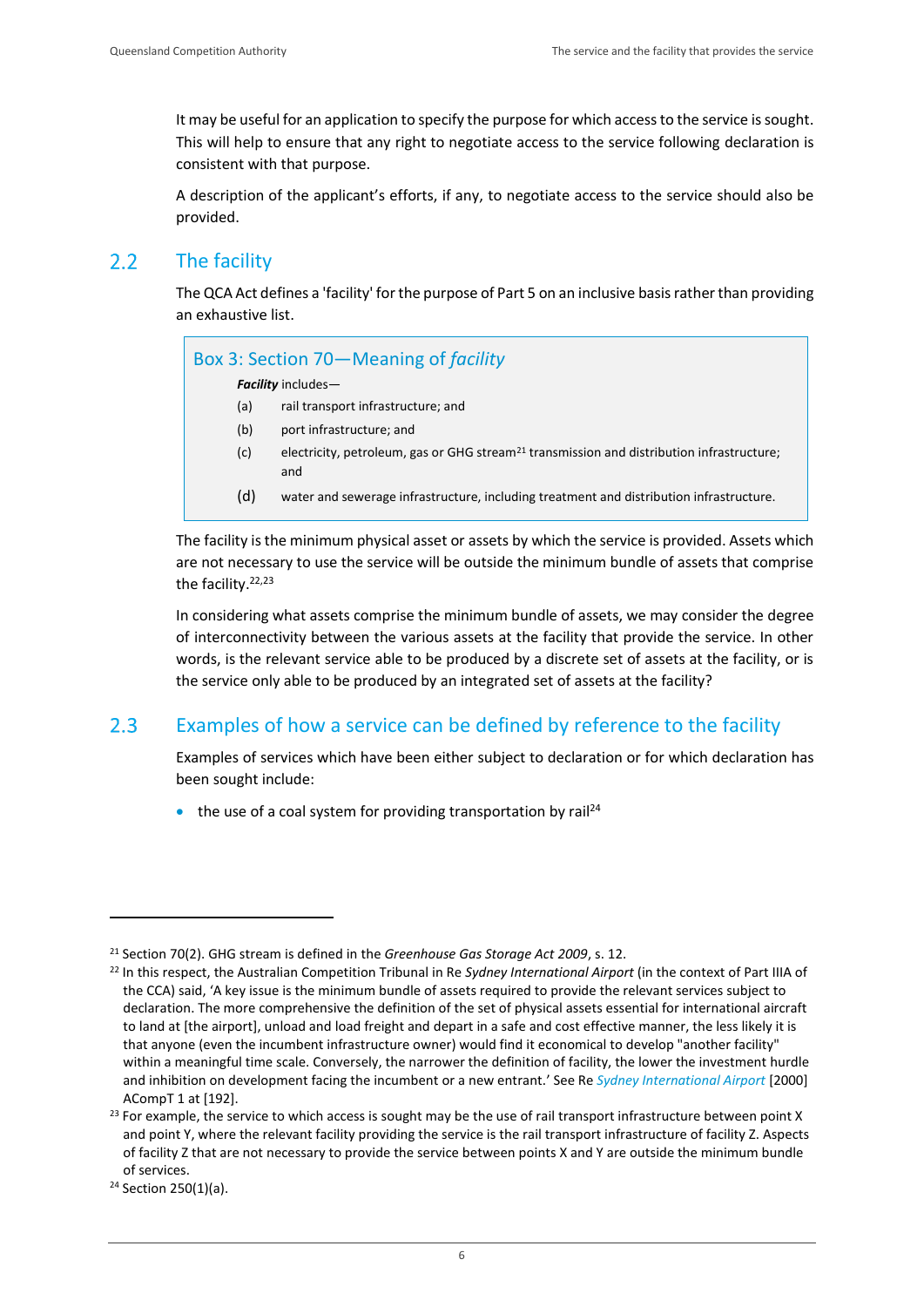- the use of rail transport infrastructure for providing transportation by rail if the infrastructure is used for operating a railway for which Queensland Rail Limited, or a successor, assign or subsidiary of Queensland Rail Limited, is the railway manager<sup>25</sup>
- the handling of coal at Dalrymple Bay Coal Terminal by the terminal operator<sup>26</sup>
- the provision of the right to access and use all the shipping channels and berthing facilities required for the export of coal from the port, by virtue of which vessels may enter a port precinct and load and unload at relevant terminals located within the port precinct, and then depart the port precinct<sup>27</sup>
- the use of runways, taxiways, parking aprons and other associated facilities (Airside Facilities) necessary to allow aircraft carrying domestic passengers to (i) take off and land using the runways at Sydney Airport; and (ii) move between the runways and the passenger terminals at Sydney Airport (Airside Service).<sup>28</sup>



Declaration relates to access to a service provided by means of a facility, rather than the facility itself.

It is up to an applicant to determine how to specify the service that is provided by a facility and to which access is sought.

#### <span id="page-12-0"></span> $2.4$ What an application should contain



**See the approved form in Appendix A. The section of an application on the service and facility should provide details of the service, including:**

- the specification of the service
- a description of the facility that provides the service
- details of the owner(s) and (where different) operator of the service.

<sup>25</sup> Section 250(1)(b).

<sup>26</sup> Section 250(1)(c).

<sup>27</sup> New South Wales Minerals Council, *[Application for a declaration recommendation in relation to the Port of](https://ncc.gov.au/images/uploads/DEPOMCAP-001.pdf)  [Newcastle](https://ncc.gov.au/images/uploads/DEPOMCAP-001.pdf)*, July 2020, p. 7.

<sup>&</sup>lt;sup>28</sup> [Sydney Airport Corporation Limited v Australian Competition Tribunal](https://www.judgments.fedcourt.gov.au/judgments/Judgments/fca/full/2006/2006fcafc0146) [2006] [FCAFC 146](https://jade.io/article/2483) at [51].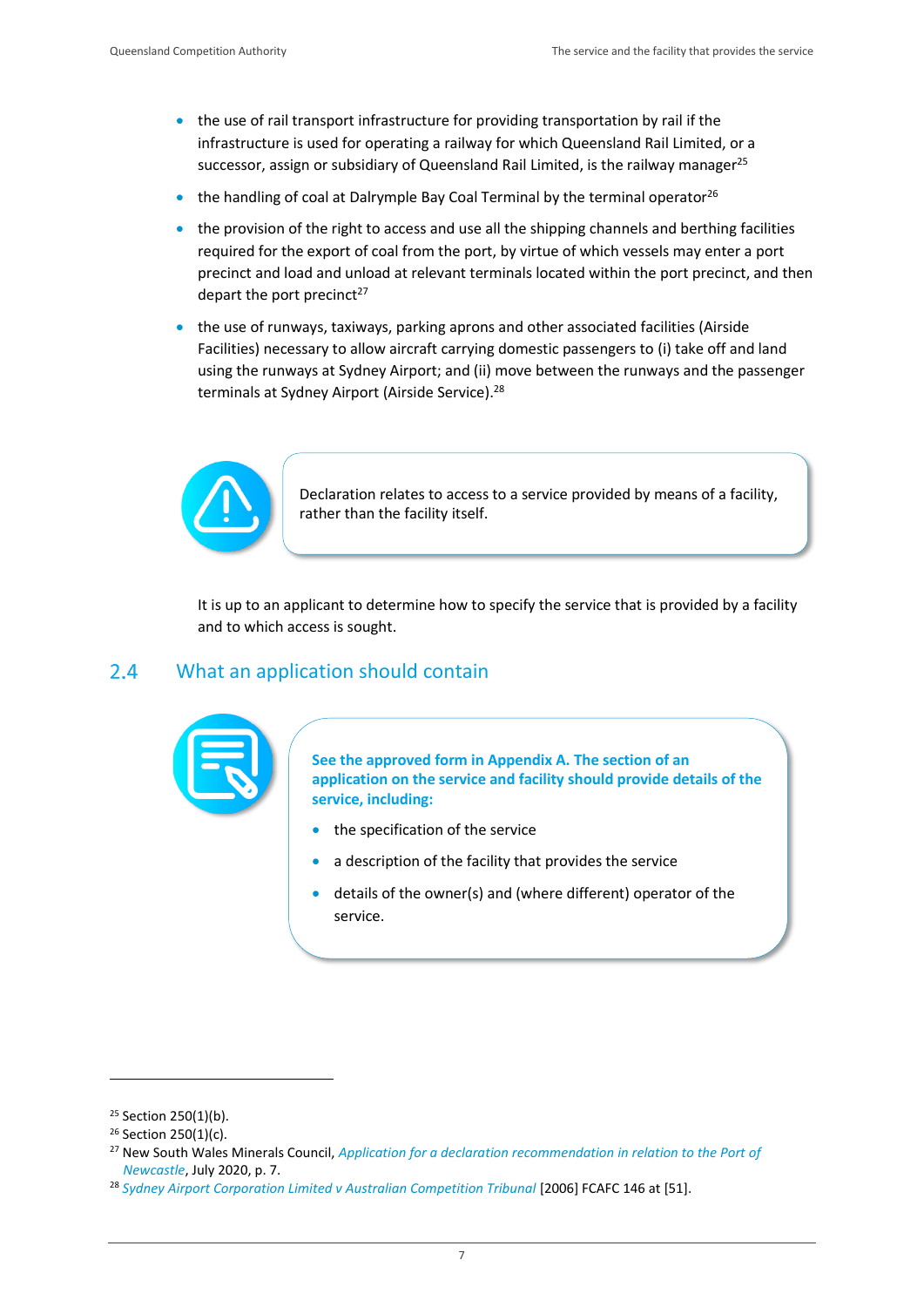#### <span id="page-13-0"></span> $2.5$ The access criteria

Once an application has identified the service and facility, it should seek to demonstrate how the service for which declaration is sought satisfies the access criteria (in s. 76).

The access criteria do not have to be considered in a specific order. However, as criterion (b) considers the important issue of the market in which the service is provided, it is considered first in this guide. Criterion (a) comes next, as it considers markets that depend on the market in which access is sought (dependent markets). Criteria (c) and (d) follow after that.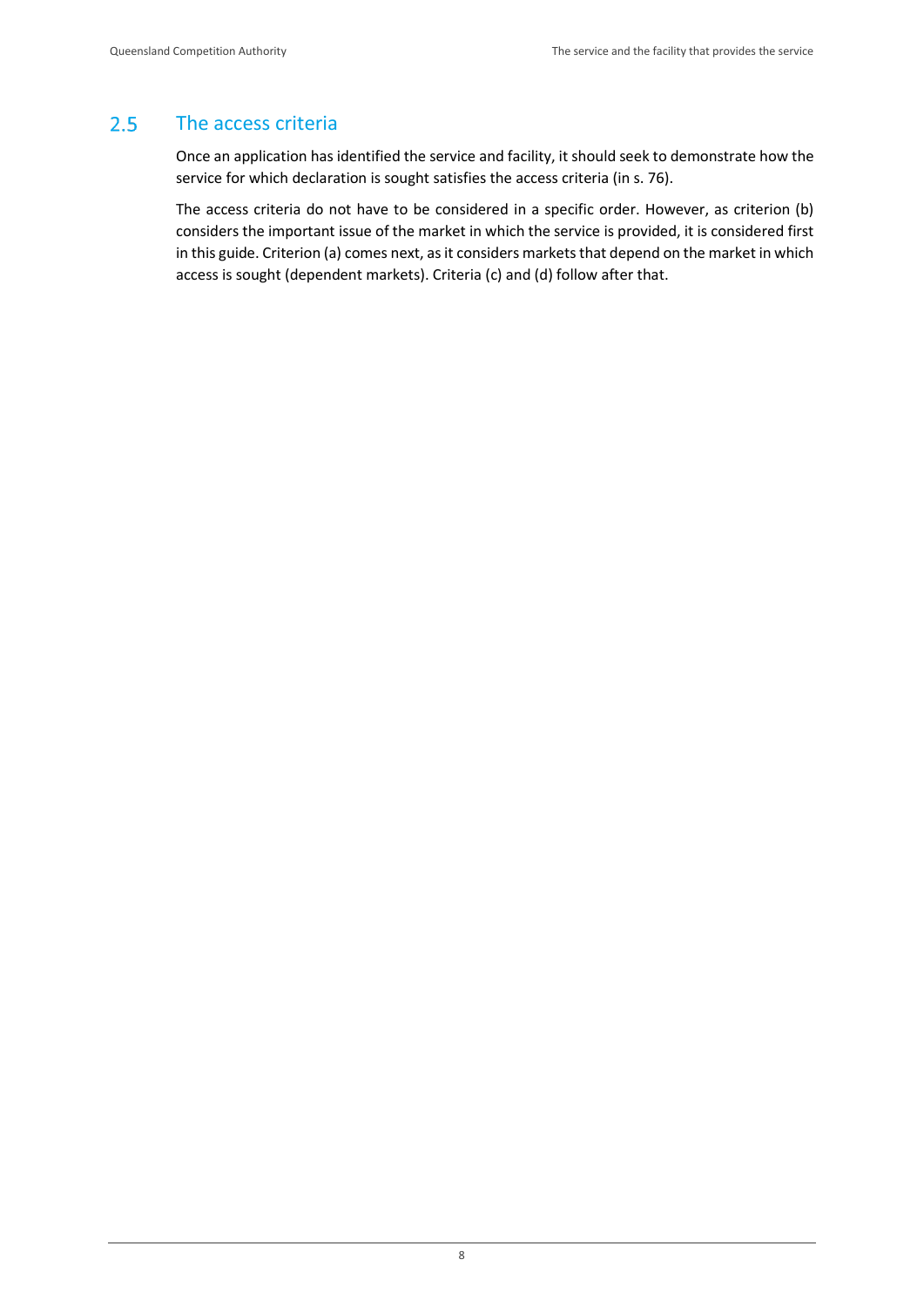# <span id="page-14-0"></span>3 CRITERION (B): MEET TOTAL FORESEEABLE DEMAND AT LEAST COST

We must be satisfied of the access criterion in s. 76(2)(b). This is referred to as criterion (b) and is set out, together with other relevant provisions, in Box 4.

Box 4: Criterion (b)—meet total foreseeable demand at least cost Section 76(2)(b) states: that the facility for the service could meet the total foreseeable demand in the market—

- (i) over the period for which the service would be declared; and
- (ii) at the least cost compared to any 2 or more facilities (which could include the facility for the service);

Section 76(3) and (4) state:

- For subsection (2)(b), if the facility for the service is currently at capacity, and it is  $(3)$ reasonably possible to expand that capacity, the authority and the Minister may have regard to the facility as if it had that expanded capacity.
- $(4)$ Without limiting subsection (2)(b), the cost referred to in subsection (2)(b)(ii) includes all costs associated with having multiple users of the facility for the service, including costs that would be incurred if the service were declared.

## <span id="page-14-1"></span>3.1 Our approach

When we assess whether criterion (b) is satisfied, our indicative approach is to follow the steps below (Figure 3).



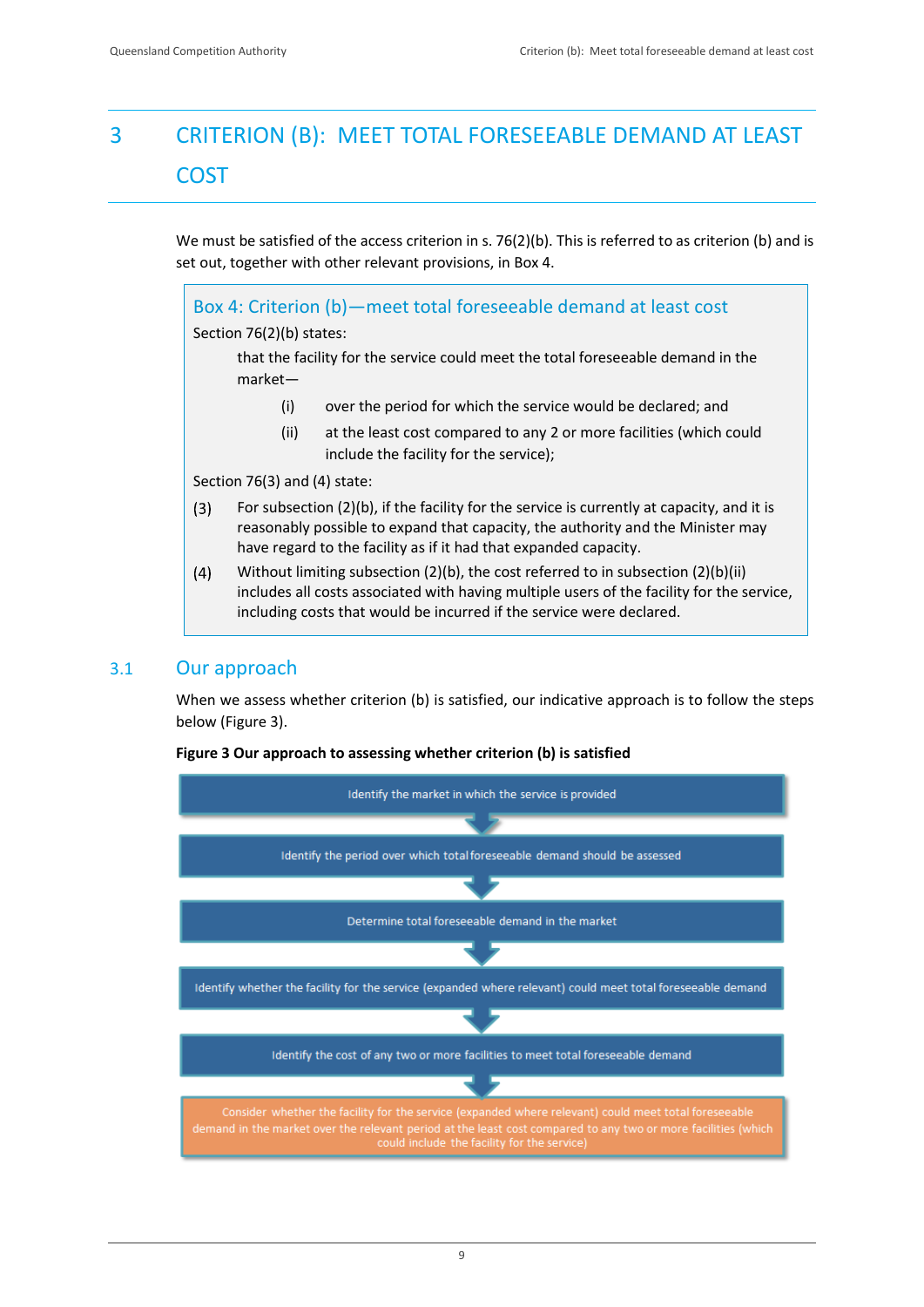### <span id="page-15-0"></span> $3.2$ Identify the market in which the service is provided

The first step in assessing whether criterion (b) is satisfied is to identify the market in which the service is provided.

The concept of a 'market' is defined in s. 71.

## Box 5: Section 71—meaning of *market*

- A *market* is a market in Australia or a foreign country.  $(1)$
- $(2)$ If *market* is used in relation to goods or services, it includes a market for—
	- (a) the goods or services; and
	- (b) other goods or services that are able to be substituted for, or are otherwise competitive with, the goods or services mentioned in paragraph (a).

A market is typically defined by reference to its product and geographic dimensions, and, where relevant, its functional dimension. Identifying strong or close substitutes for the relevant service, both actual and potential, is crucial to defining the relevant market. As the then Trade Practices Tribunal (now the Australian Competition Tribunal) observed:

A market is the area of close competition between firms or, putting it a little differently, the field of rivalry between them (if there is no close competition there is of course a monopolistic market). Within the bounds of a market there is substitution - substitution between one product and another, and between one source of supply and another, in response to changing prices. So a market is the field of actual and potential transactions between buyers and sellers amongst whom there can be strong substitution, at least in the long run, if given a sufficient price incentive.<sup>29</sup>

Substitution possibilities may be influenced by a range of factors, including economic considerations (such as the cost of switching to alternative services); regulatory/legislative frameworks; and geographic and operational constraints (e.g. transportation constraints).

### <span id="page-15-1"></span> $3.3<sub>1</sub>$ Identify the period over which total foreseeable demand should be assessed

We form a view on the period over which total foreseeable demand should be assessed. When we form a view on the period for declaration, the factors we examine could include:

- the importance of long-term certainty to service providers who have made significant investments in infrastructure facilities
- the duration of time for which users may seek access to the facility
- the certainty of demand forecasts over the foreseeable period
- the foreseeable timing of potential changes in the market environment
- the need for periodic reviews of declaration arrangements.

#### <span id="page-15-2"></span> $3.4$ Determine total foreseeable demand in the market

Having identified the scope of the relevant market and the period for assessing total foreseeable demand, we identify the customers in that market and an estimate of their foreseeable demand.

<sup>29</sup> Re *[Queensland Co-Op Milling Association and Defiance Holding Limited](https://www.australiancompetitionlaw.info/cases/qcma)* (QCMA) (1976) 8 ALR 481 at [518].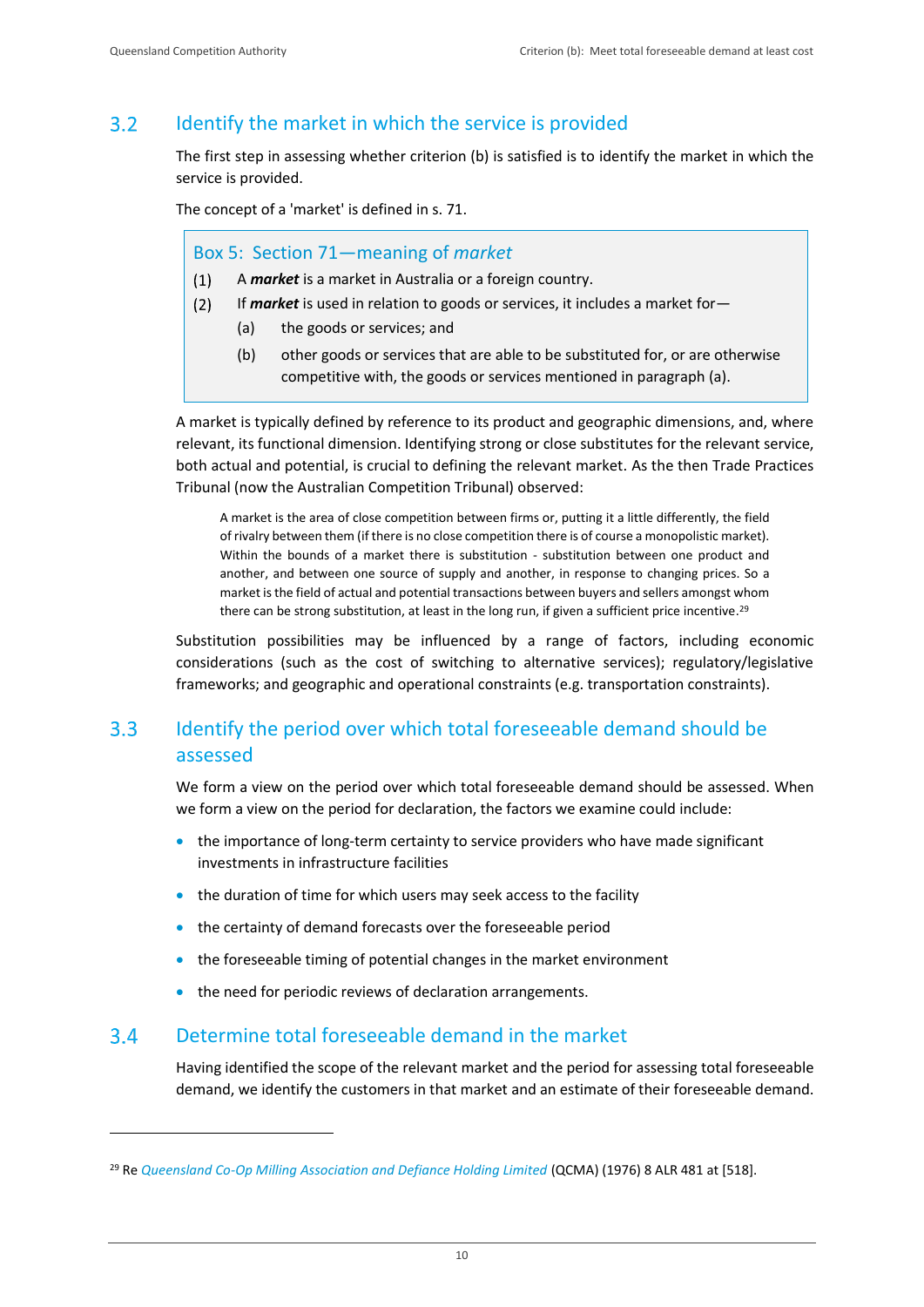Ultimately, what is 'foreseeable' is a matter of judgment. We have regard to the information before us, including forecasts provided, and our degree of confidence in those forecasts.

### <span id="page-16-0"></span> $3.5$ Identify whether the facility for the service (expanded where relevant) could meet total foreseeable demand

To identify whether the facility for the service could meet total foreseeable demand in the market for the declaration period under consideration, we must identify the capacity of the facility. Where the facility is at capacity, we must determine if it is 'reasonably possible to expand that capacity', in which case we may have regard to the facility as if it had that expanded capacity in assessing criterion (b) (s. 76(3)).

### <span id="page-16-1"></span> $3.6$ Identify the cost of any two or more facilities to meet total foreseeable demand

Where the facility for the service could meet the total foreseeable demand in the market for the declaration period under consideration, we must consider at what cost that would be. Specifically, we must assess whether the facility for the service could do so 'at the least cost' compared to any two or more facilities.

'Costs' capture all costs, including those associated with any expansion of the facility during the proposed declaration period, of meeting total foreseeable demand in the market for the service provided by the facility in question, or using two or more facilities.

## <span id="page-16-2"></span>3.7 Meet total foreseeable demand at least cost

Finally, we must consider whether the facility for the service could meet total foreseeable demand in the market over the period for which the service would be declared and at the least cost compared to any two or more facilities (which could include the facility for the service).

While the relevant comparison to 'any 2 or more facilities' could include the facility for the service, the provision appears to contemplate at least the possibility that there may be an alternative scenario that does not include the facility for the service.

## <span id="page-16-3"></span>3.8 What an application should contain

**See the approved form in Appendix A. This section of an application on whether the facility for the service satisfies criterion (b) should include information about:**

- the market in which the service is provided
- whether there are substitutes for the service in the relevant market
- the period for which the service should be declared
- expected demand in the market over the proposed declaration period
- whether the facility for the service can meet expected demand in the market either in existing or expanded form (if relevant)
- whether the facility for the service can meet expected demand in the market at lower cost than any two or more facilities.

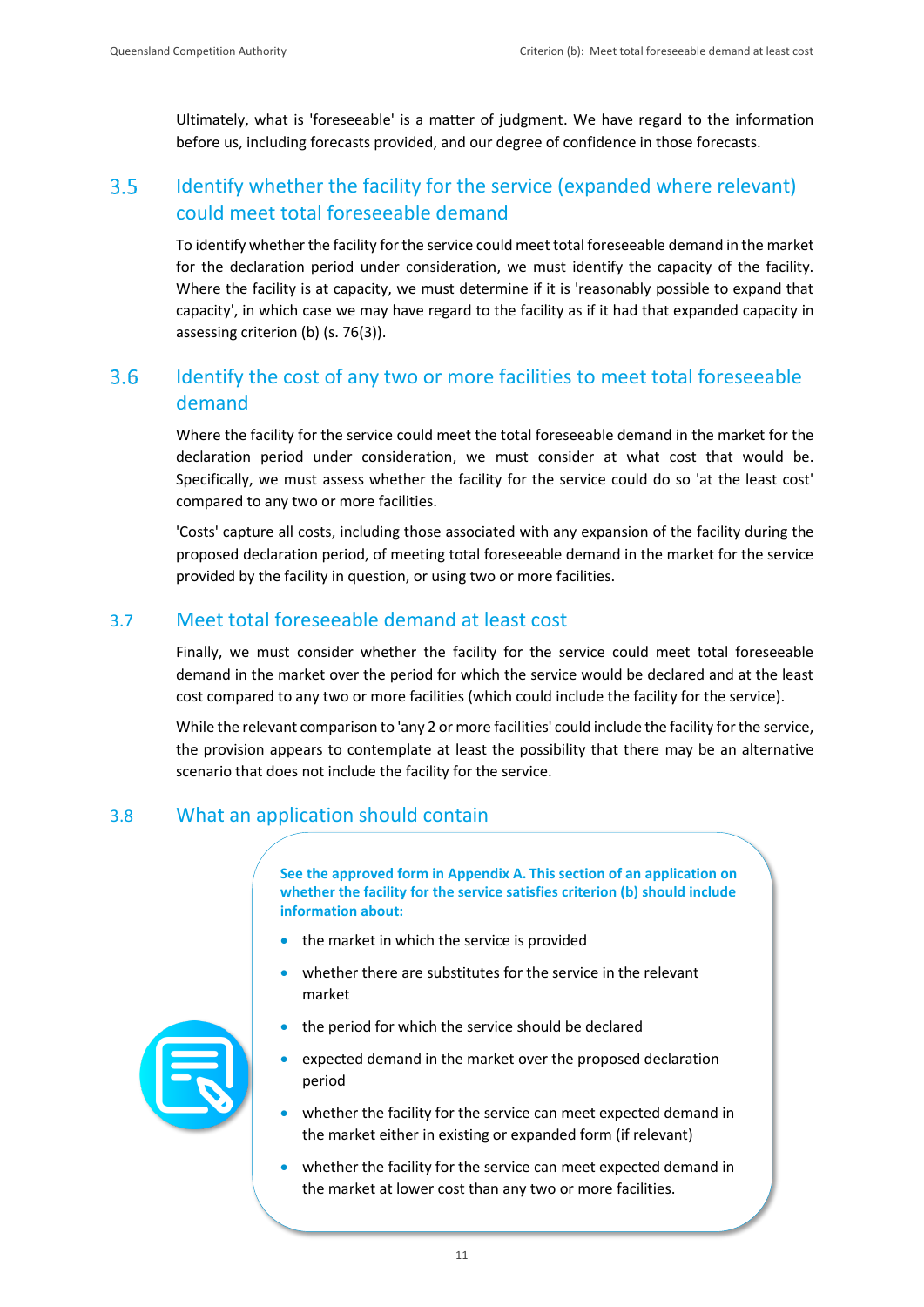# <span id="page-17-0"></span>4 CRITERION (A): ACCESS AS A RESULT OF DECLARATION WOULD PROMOTE A MATERIAL INCREASE IN COMPETITION IN AT LEAST ONE MARKET

We must be satisfied of the access criterion in section 76(2)(a). This is referred to as criterion (a) and is set out in Box 6. For the purpose of this guide, we use the term 'dependent market' when considering a market other than the market for the service.

Box 6: Criterion (a)—promote a material increase in competition

Section 76(2)(a) states:

that access (or increased access) to the service, on reasonable terms and conditions, as a result of a declaration of the service would promote a material increase in competition in at least 1 market (whether or not in Australia), other than the market for the service

## <span id="page-17-1"></span>4.1 Our approach

We consider the effect of declaration in dependent markets, and specifically whether access or increased access on reasonable terms and conditions as a result of declaration would promote a material increase in competition in market(s) other than the market for the service (Figure 4).

## **Figure 4 Our approach to assessing whether criterion (a) is satisfied**



### <span id="page-17-2"></span> $4.2$ Identify the relevant dependent (upstream or downstream) markets

Criterion (a) requires the identification of at least one other market (which may be referred to as a dependent market) and confirmation that it is separate from the market for the service. Depending on the facts in each case, there may be more than one dependent market for consideration under criterion (a). An example of the relationship between the market for the service and a dependent market in the case of a below-rail service is shown below (Figure 5).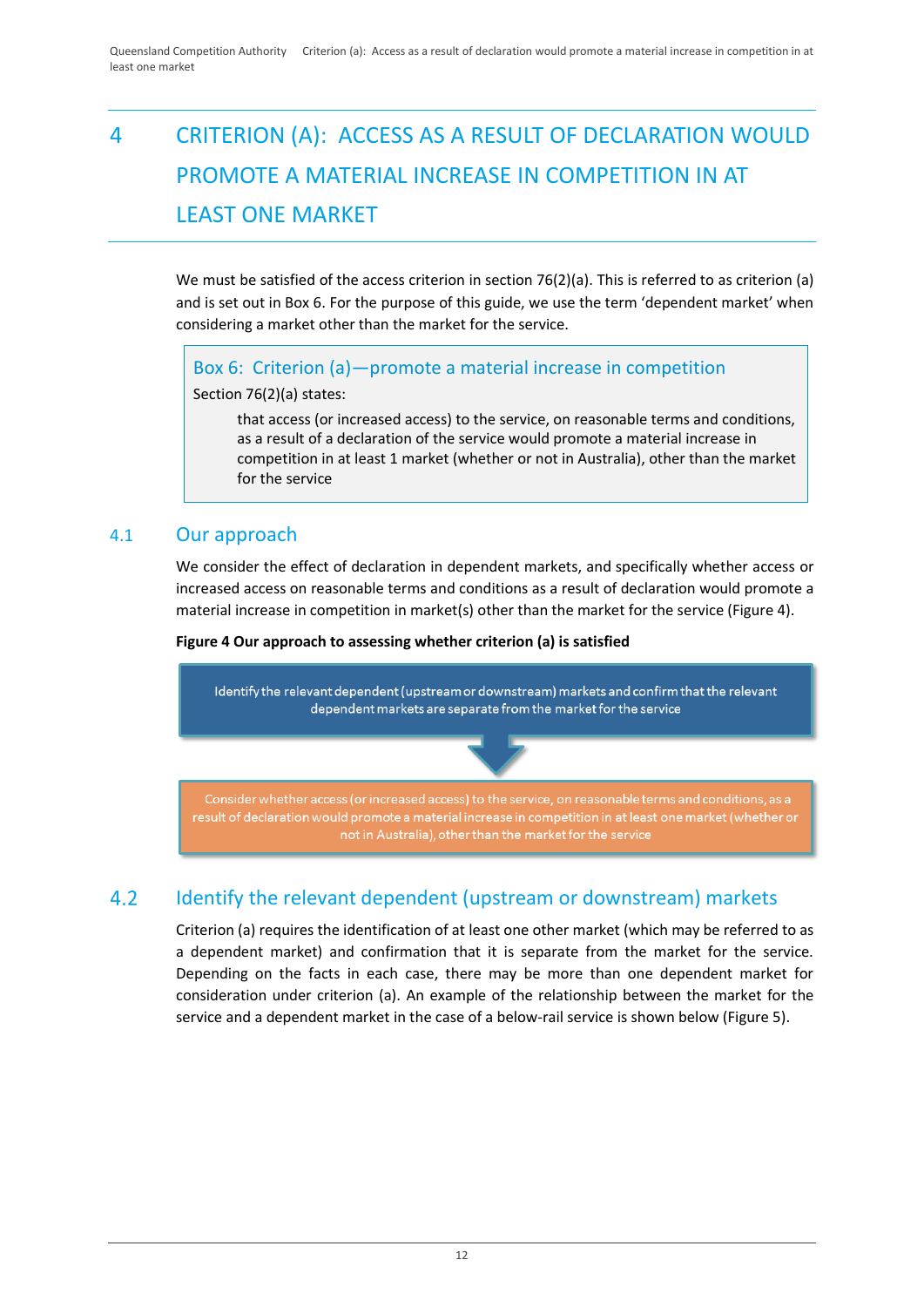

## **Figure 5 Below-rail service - example of relationship with a dependent market**

## <span id="page-18-0"></span> $4.3$ Whether access (or increased access) to the service, on reasonable terms and conditions, as a result of declaration would promote a material increase in competition

We apply criterion (a) using a 'future with and without' approach. This approach involves comparing a future scenario in which there is no declaration with a scenario in which there is access (or increased access) on reasonable terms as a result of declaration. We therefore form a view on the likely future conditions in both of these scenarios.

In doing so, we consider the ability and incentive of the service provider to exert market power in the absence of declaration. We may also consider whether dependent markets are already workably competitive. If a dependent market would be workably (or effectively) competitive in a future without declaration, access (or increased access) to the service on reasonable terms as a result of declaration is not likely to materially increase competition in that dependent market.<sup>30</sup>

The focus of this assessment is on the specific competition impacts that declaration of the service would have in dependent markets.

<sup>30</sup> [Fortescue Metals Group Limited](https://www.competitiontribunal.gov.au/decisions/year/2010/acompt-2010?sq_content_src=%2BdXJsPWh0dHBzJTNBJTJGJTJGd3d3Lmp1ZGdtZW50cy5mZWRjb3VydC5nb3YuYXUlMkZqdWRnbWVudHMlMkZKdWRnbWVudHMlMkZ0cmlidW5hbHMlMkZhY29tcHQlMkYyMDEwJTJGMjAxMGFjb21wdDAwMDImYWxsPTE%3D) [2010] ACompT 2 at [1068]. See also NCC, *[A guide to declaration under Part IIIA of](https://ncc.gov.au/images/uploads/NCC_Declaration_Guide_-_Version_6_-_April_2018.pdf)  the [Competition and Consumer Act 2010 \(Cth\),](https://ncc.gov.au/images/uploads/NCC_Declaration_Guide_-_Version_6_-_April_2018.pdf)* 2018, pp. 32–33, paras 3.24–3.25. The NCC said: "'Workable or effective competition' refers to the degree of competition required for prices to be driven towards economic costs and for resources to be allocated efficiently at least in the long term. In a workable or effective competitive environment, no one seller or group of sellers has significant market power. The subject matter of the criterion (a) assessment involves an assessment of the competitive conditions in a real-life industry." (para 3.24).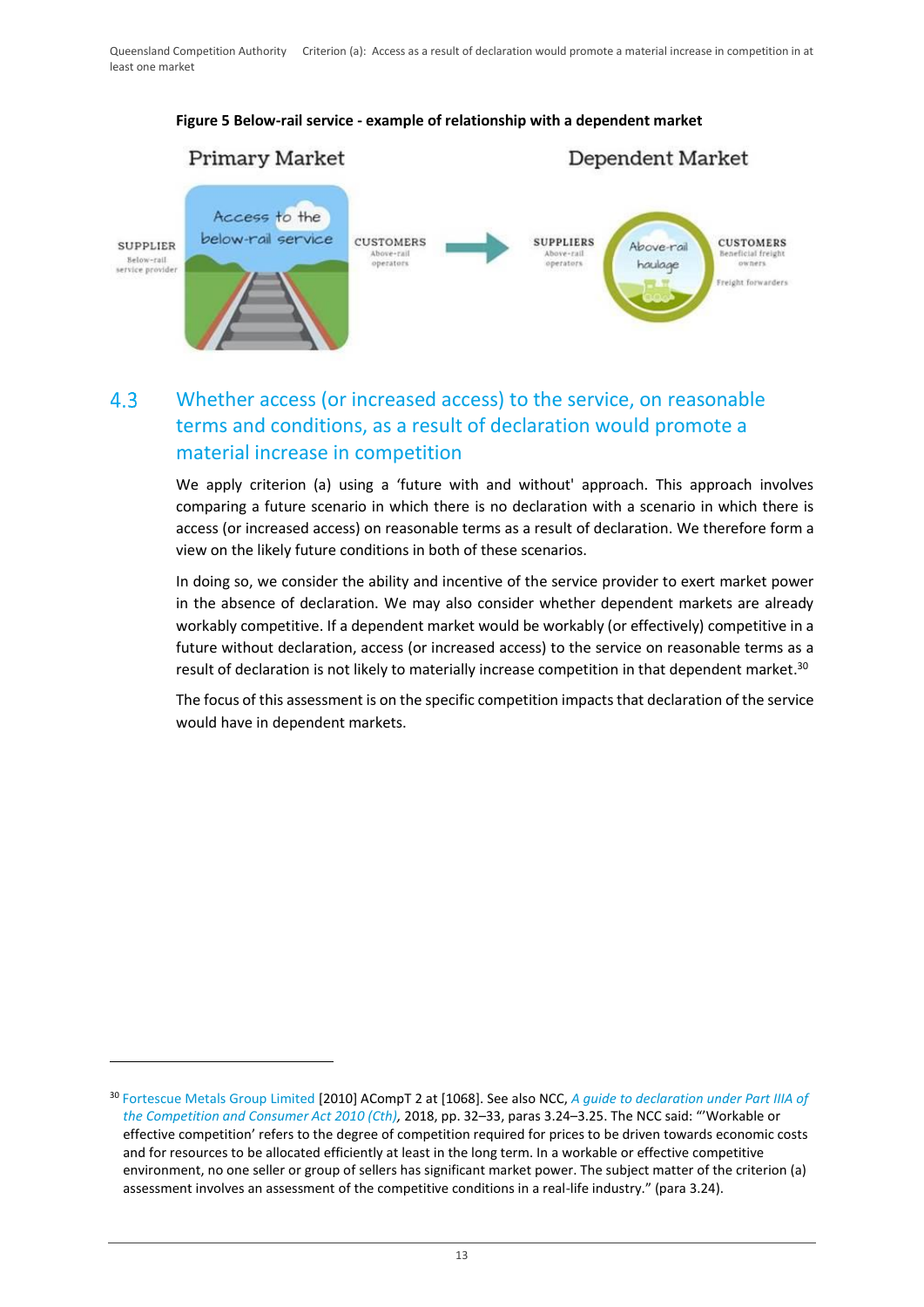

## The increase in competition must be 'material'

Criterion (a) requires us to consider competitive conditions in the dependent market(s) in a future with and without declaration. We need to compare conditions in each of those scenarios to determine whether declaration would promote a material increase in competition.

It is relevant to consider whether the dependant market is workably competitive in the absence of declaration. If so, it may be unlikely that declaration would promote a material increase in competition.

We consider that a trivial increase in competition is not 'material'.

## <span id="page-19-0"></span>4.4 What an application should contain



**See the approved form in Appendix A. This section of an application on whether the service satisfies criterion (a) should include information that identifies:**

- a market or markets that are separate to, but dependent on, the market for the service
- the ability and incentive of the service provider to exert market power
- how access (or increased access) to the service as a result of declaration would promote a material increase in competition in one or more dependent markets.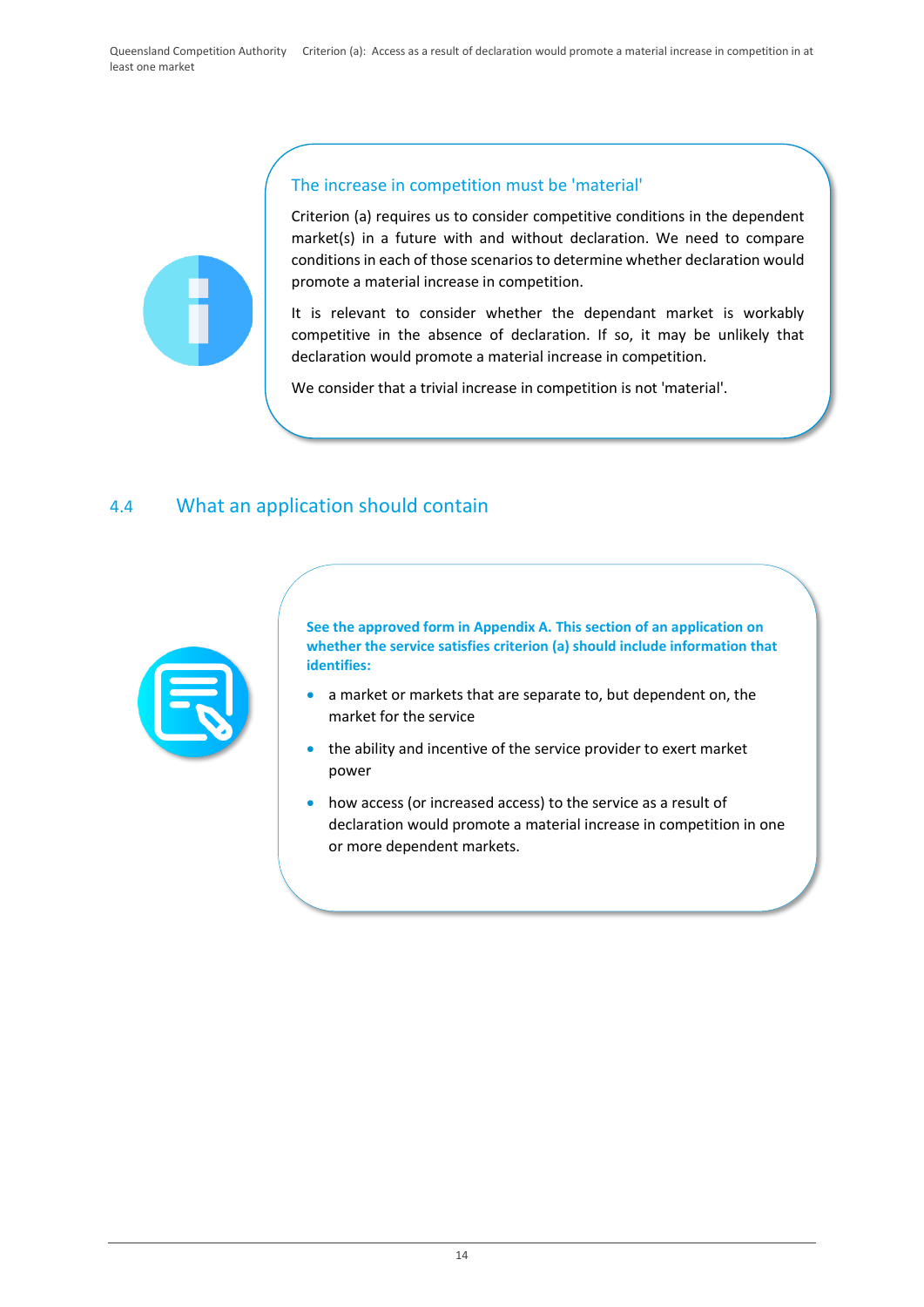## <span id="page-20-0"></span>5 CRITERION (C): STATE SIGNIFICANCE

We must be satisfied of the access criterion in section 76(2)(c). This is referred to as criterion (c) and is set out in Box 7.



## <span id="page-20-1"></span>5.1 Our approach

We apply the approach set out in Figure 6 when assessing whether criterion (c) is satisfied.

### **Figure 6 Our approach to assessing whether criterion (c) is satisfied**



## <span id="page-20-2"></span>5.2 Identify the service

See section 2.1 of this guide.

#### <span id="page-20-3"></span> $5.3$ Identify the facility for the service

See section 2.2 of this guide.

## <span id="page-20-4"></span>5.4 Size of the facility

Having identified the service and the facility for the service, we must consider whether the facility is significant, having regard to its size.

Relevant factors may include the physical and geographic dimensions of the facility (e.g. the size of its footprint or its start and end points), the physical capacity of the facility, and the throughput of goods and services using the facility.

## <span id="page-20-5"></span>5.5 Importance of the facility to the Queensland economy

We must also consider whether the facility for the service is of importance to the Queensland economy. In doing so, relevant factors may include reference to its contribution to exports, employment and gross state product. State significance may be established if the facility is an essential element of a supply chain and enables significant revenues to be earned by businesses.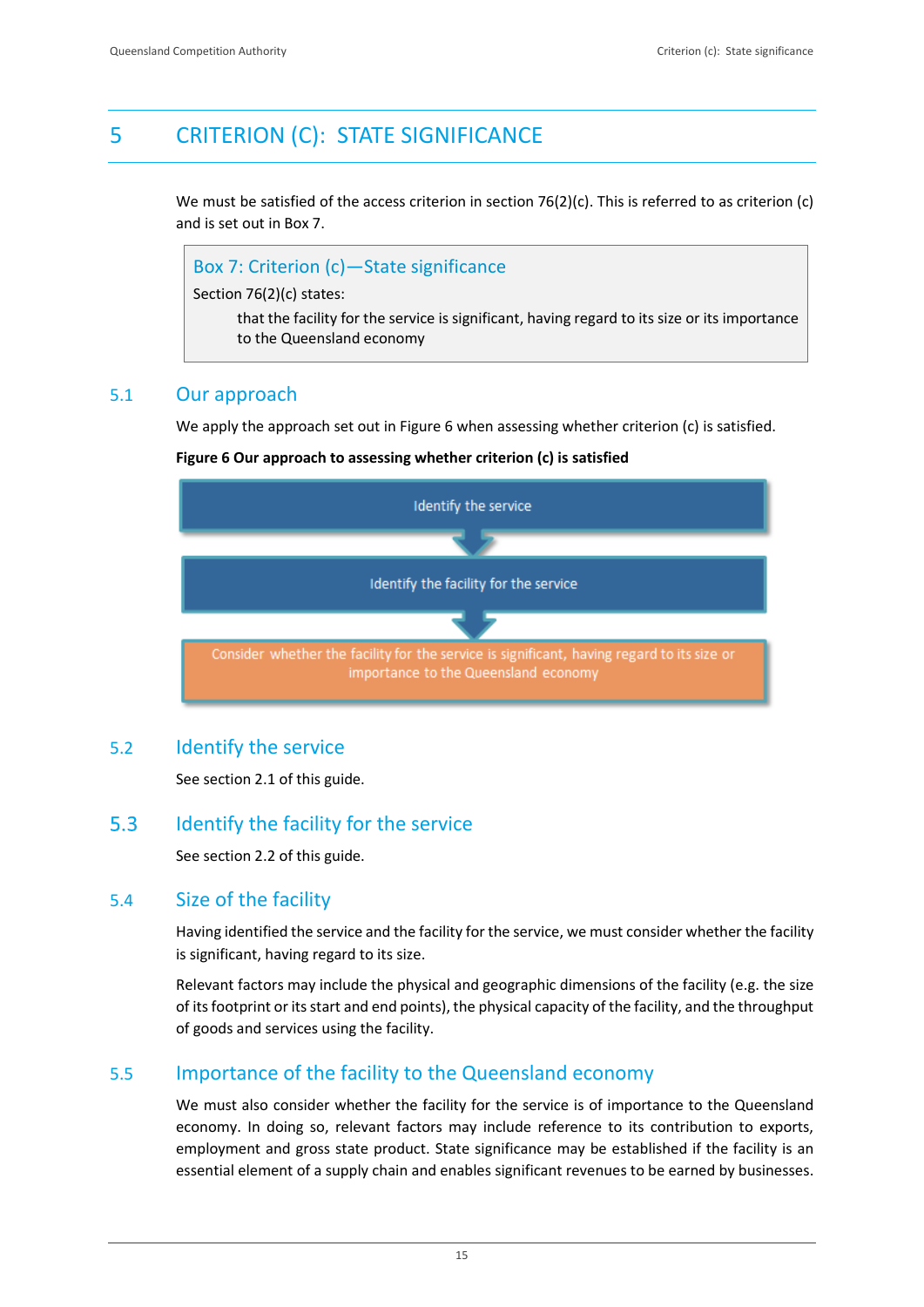The criterion does not require that a facility must be significant in terms of both its size *and*  importance to the Queensland economy.

## <span id="page-21-0"></span>5.6 What an application should contain



**See approved form in Appendix A. This section of an application on whether criterion (c) is satisfied should include information addressing whether:**

• the facility for the service is significant having regard to its size or importance to the Queensland economy.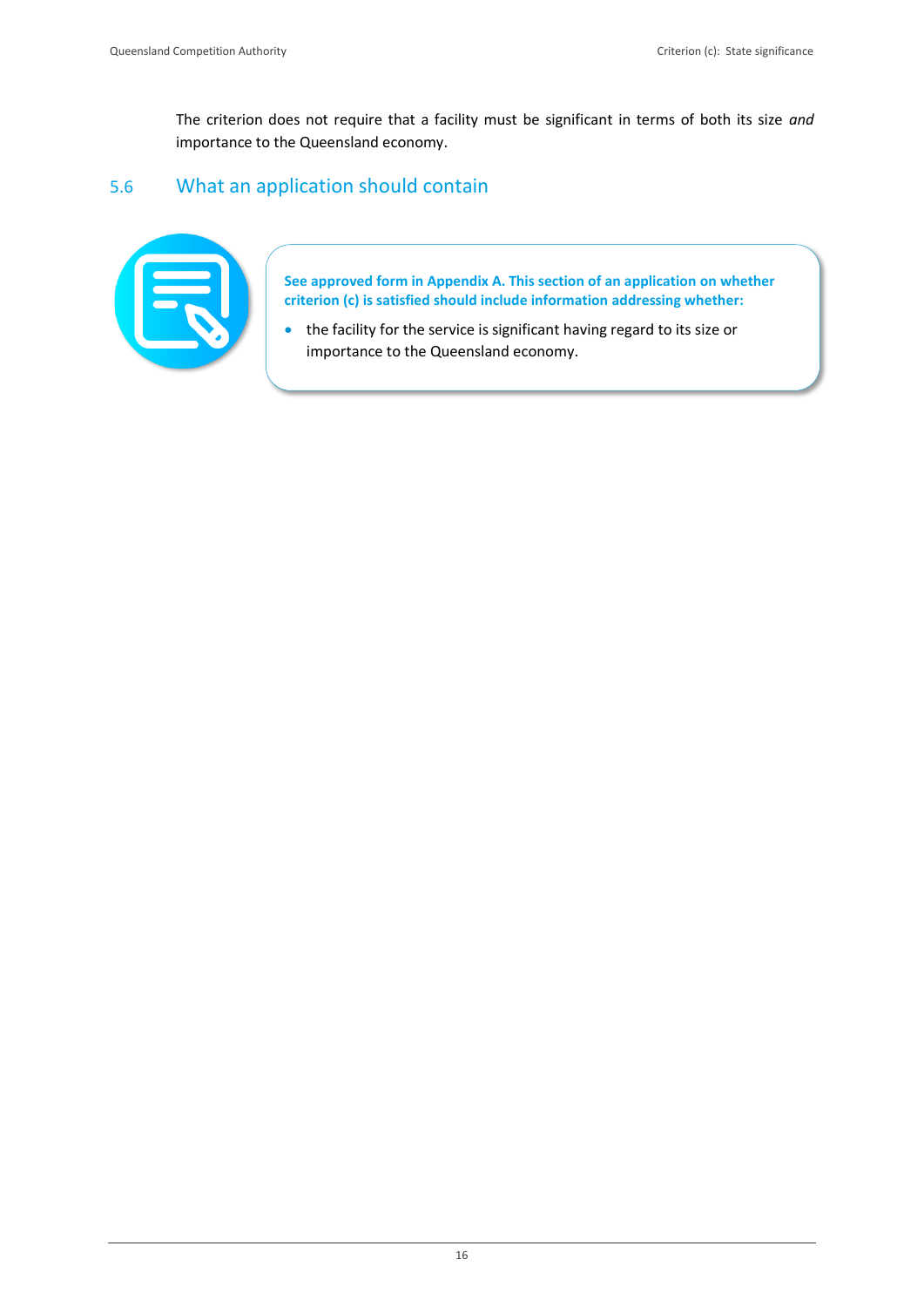## <span id="page-22-0"></span>6 CRITERION (D): PROMOTE THE PUBLIC INTEREST

We must be satisfied of the access criterion in section 76(2)(d). This is referred to as criterion (d). In considering criterion (d), we must have regard to the factors listed in section 76(5) (see Box 8).

|     | Section 76(2)(d) states:<br>That access (or increased access) to the service, on reasonable terms and conditions,                      |
|-----|----------------------------------------------------------------------------------------------------------------------------------------|
|     | as a result of a declaration of the service would promote the public interest.<br>Section 76(5) further states:                        |
|     | In considering the access criterion mentioned in subsection $(2)(d)$ , the authority and                                               |
|     | the Minister must have regard to the following matters-                                                                                |
| (a) | if the facility for the service extends outside Queensland-                                                                            |
|     | (i)<br>whether access to the service provided outside Queensland by means<br>of the facility is regulated by another jurisdiction; and |
|     | the desirability of consistency in regulating access to the service;<br>(ii)                                                           |
| (b) | the effect that declaring the service would have on investment in-                                                                     |
|     | (i)<br>facilities; and                                                                                                                 |
|     | (ii)<br>markets that depend on access to the service;                                                                                  |
| (c) | the administrative and compliance costs that would be incurred by the<br>provider of the service if the service were declared;         |
| (d) | any other matter the authority or Minister considers relevant.                                                                         |

<span id="page-22-1"></span>We apply the approach set out in Figure 7 when assessing whether criterion (d) is satisfied.

### **Figure 7 Our approach to assessing whether criterion (d) is satisfied**



### <span id="page-22-2"></span>Identify the service  $6.2$

See section 2.1 of this guide.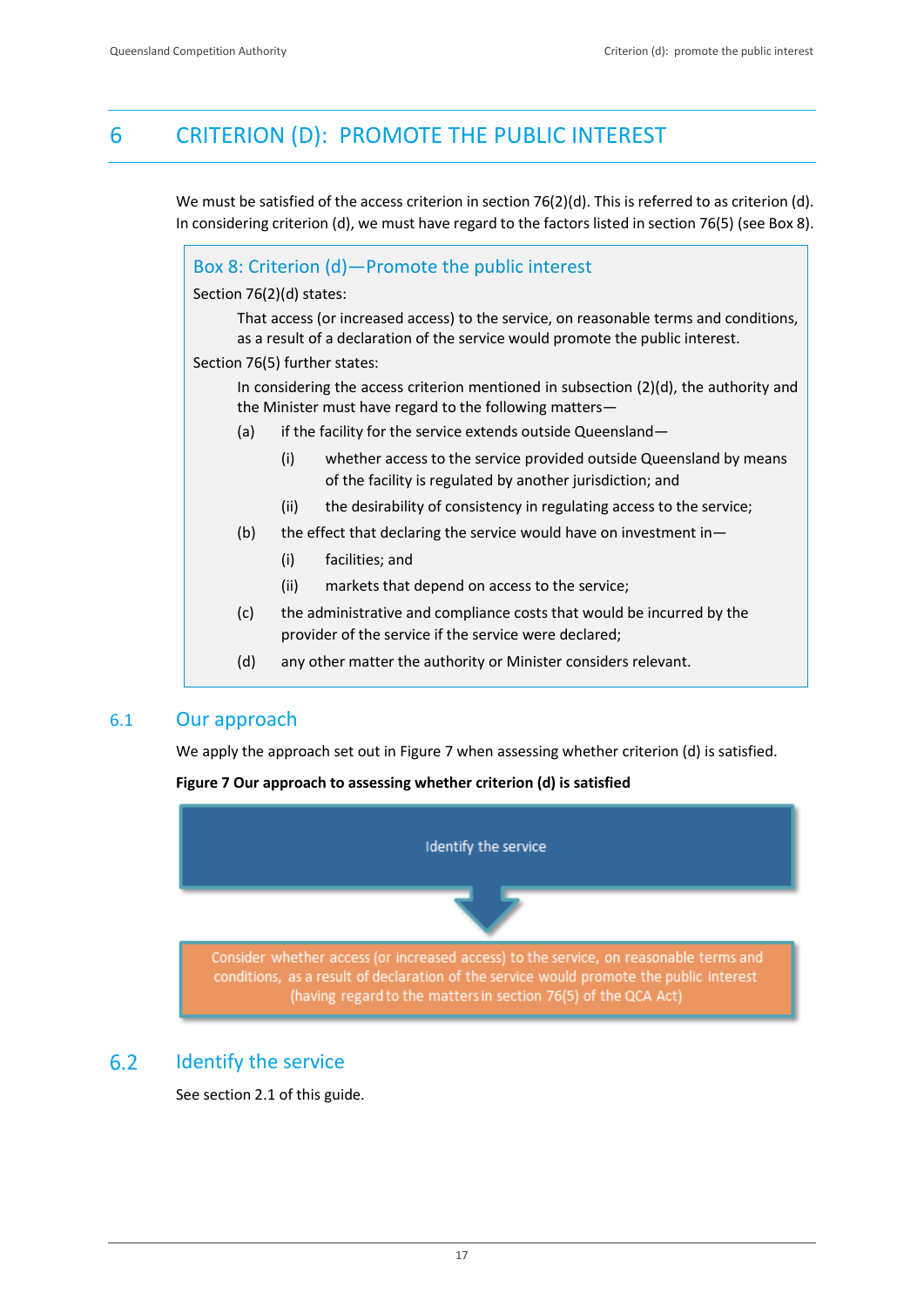### <span id="page-23-0"></span> $6.3$ Access (or increased access), on reasonable terms and conditions, as a result of a declaration of the service

See section 4.3 of this guide.

#### <span id="page-23-1"></span>6.4 Promote the public interest

Criterion (d) requires satisfaction of a positive test (i.e. the requisite access as result of declaration 'would promote the public interest').

We consider that criterion (d) accepts the results of the application of the other criteria but goes on to require consideration of whether the requisite access as a result of declaration would promote the public interest. The scope of this positive test is informed by, among other things, the specific matters mentioned in s. 76(5) (discussed below).

That said, the matters that are able to be considered under the public interest are broad and are not exclusively defined.<sup>31</sup>

Our approach to criterion (d) isto weigh the costs and benefits to the public resulting from access (or increased access) to the service, on reasonable terms and conditions, as a result of declaration. In weighing these matters, it is appropriate to use a 'future with and without' approach in order to identify those costs and benefits that can be expected to result from declaration (as opposed to costs and benefits that may be expected in any event).

## 6.4.1 Section 76(5)

Section 76(5) lists the matters to which we must have regard in assessing criterion (d).

### Section 76(5)(a)—if the facility extends outside Queensland

Section 76(5)(a) only applies if the facility for the service extends outside Queensland.

Where this occurs, this section requires us to have regard to whether access to the service provided outside Queensland by means of the facility is regulated by another jurisdiction. We also have to look at whether it is desirable to maintain consistency in the way access to the service is regulated.

### Section 76(5)(b)—effect on investment

Section 76(5)(b) requires us to have regard to the effect that declaring the service would have on investment in facilities and markets that depend on access to the service.

The term 'facilities' encompasses not only consideration of investment in the facility that provides the service (the subject of the request), but also any other facility in which investment may be affected by the declaration (including other facilities in the supply chain). We do not consider that it is necessary to confine our consideration to the effect on investment in the facility for the service.

 $31$  This is consistent with the broad interpretation given to the public interest test (under the access regime of Part IIIA of the CCA) by the High Court in the *Pilbara* matter that 'when used in a statute, the expression "public interest" imports a discretionary value judgment to be made by reference to undefined factual matters … when a discretionary power of this kind is given, the power is "neither arbitrary nor completely unlimited" but is "unconfined except in so far as the subject matter and the scope and purpose of the statutory enactments may enable the Court to pronounce given reasons to be definitely extraneous to any objects the legislature could have had in view'. See *[The Pilbara Infrastructure Pty Ltd v Australian Competition Tribunal](https://eresources.hcourt.gov.au/downloadPdf/2012/HCA/36)* [2012] HCA 36 at [42].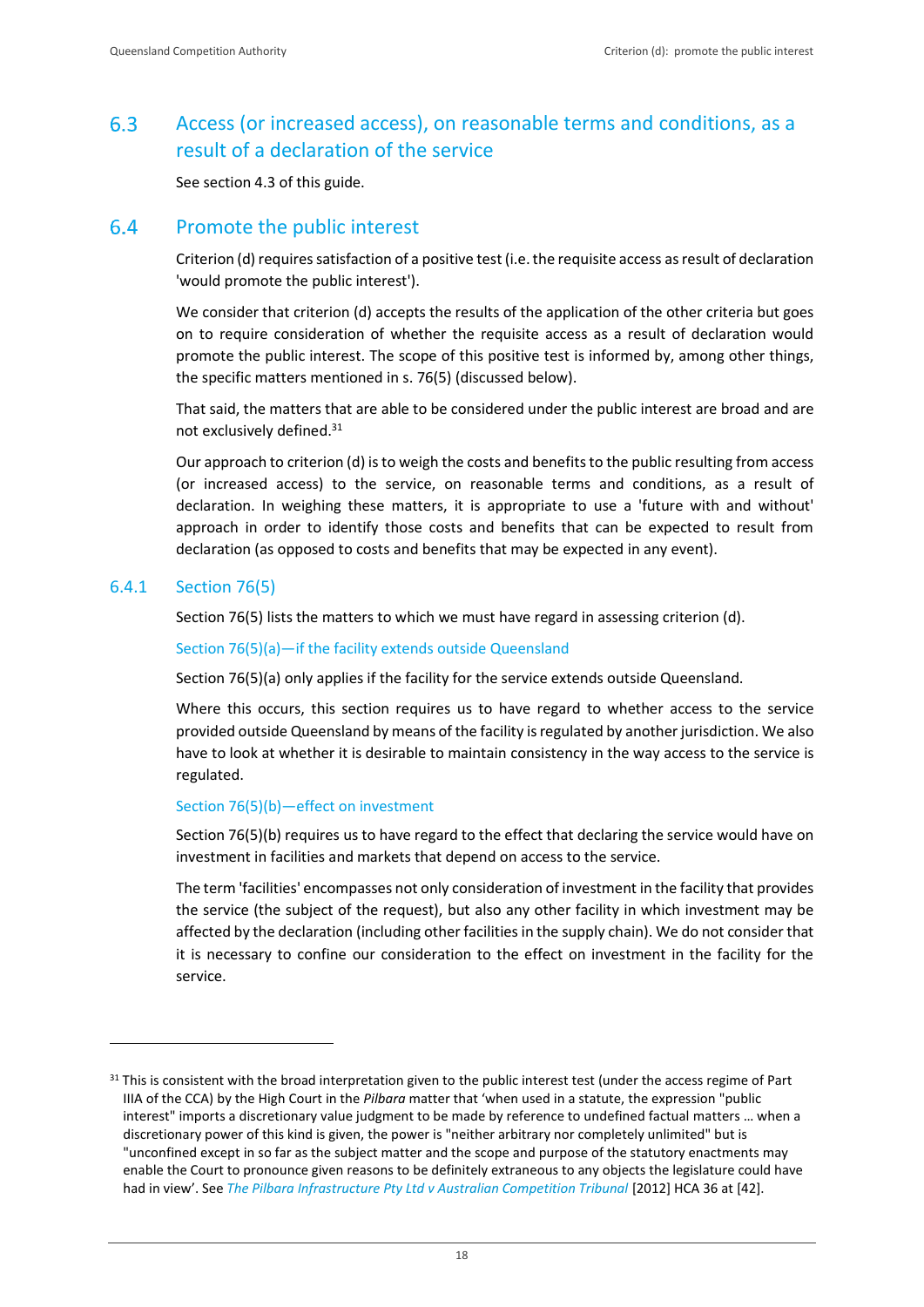## Section 76(5)(c)—administrative and compliance costs

Section 76(5)(c) requires usto have regard to the administrative and compliance costs that would be incurred by the provider of the service if the service were declared.

These administrative and compliance costs could include, for example, the regulatory costs of submitting and complying with access undertakings, negotiating access and arbitrating access disputes.

In considering this criterion, we also have regard to the administrative and compliance costs that would exist in the absence of declaration.

### Section 76(5)(d)—any other matter

Section 76(5)(d) requires us to have regard to 'any other matter' we consider relevant. These matters may be any other matters that we, at our discretion, consider appropriate as part of forming a view on whether declaration would be in the public interest. We are also guided by stakeholder submissions on this matter. Examples of other matters include environmental costs and benefits, impact on royalties and the compliance costs of declaration on those that will use the service.

#### <span id="page-24-0"></span> $6.5$ What an application should contain



**See the approved form in Appendix A. This section of an application on whether criterion (d) is satisfied should include information addressing whether access (or increased access) to the service as a result of declaration of the service would promote the public interest. This should include addressing the matters in s. 76(5), namely:**

- if the facility extends outside Queensland and is regulated by another jurisdiction, the desirability of consistency in regulating access to the service
- the effect of declaration on investment in facilities and markets that depend on access to the service
- the administrative and compliance costs that would be incurred by the service provider if the service were declared
- any other relevant matter.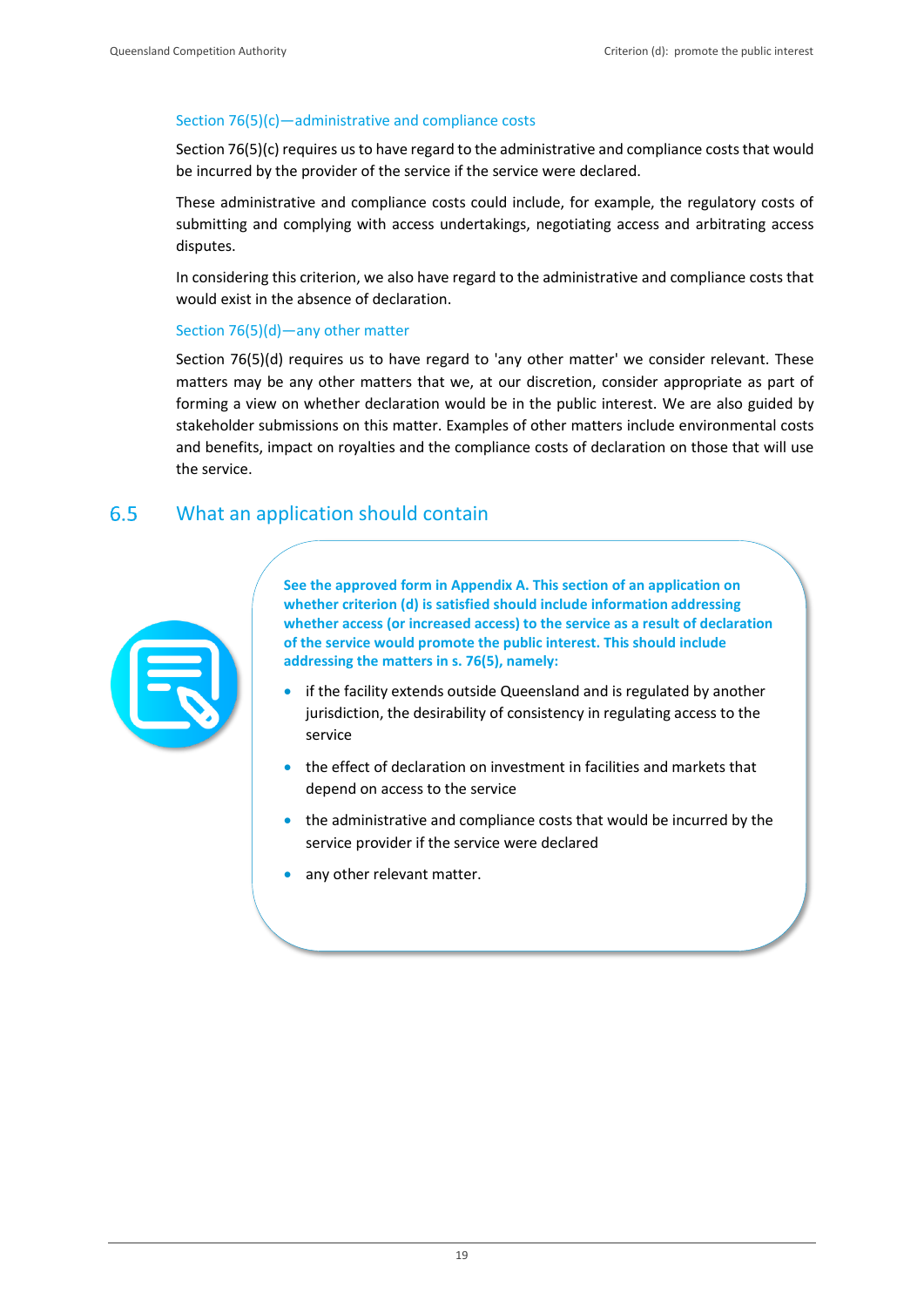## <span id="page-25-0"></span>7 THE PERIOD FOR DECLARATION

If we recommend that a service or part of a service be declared, we must also recommend the period for declaration (s. 79(4)).

The period for declaration should balance the interests of access seekers with the interests of the access provider in having the service declared for only as long as is considered necessary.

The factors we will have regard to in determining the relevant period will depend on the circumstances and may include those factors relevant in determining the period over which total foreseeable demand will be assessed (see section 3.3).

The period for which a service is to be declared must be a period over which each of the access criteria are satisfied. The QCA Act does not necessarily require us to recommend declaration of a service over the longest period in which each of the access criteria may be satisfied. We might, having regard to the matters listed in section 3.3 or other considerations, determine that a shorter period of declaration would be appropriate—for example, the timeframes within which a substitute facility may be built in the future.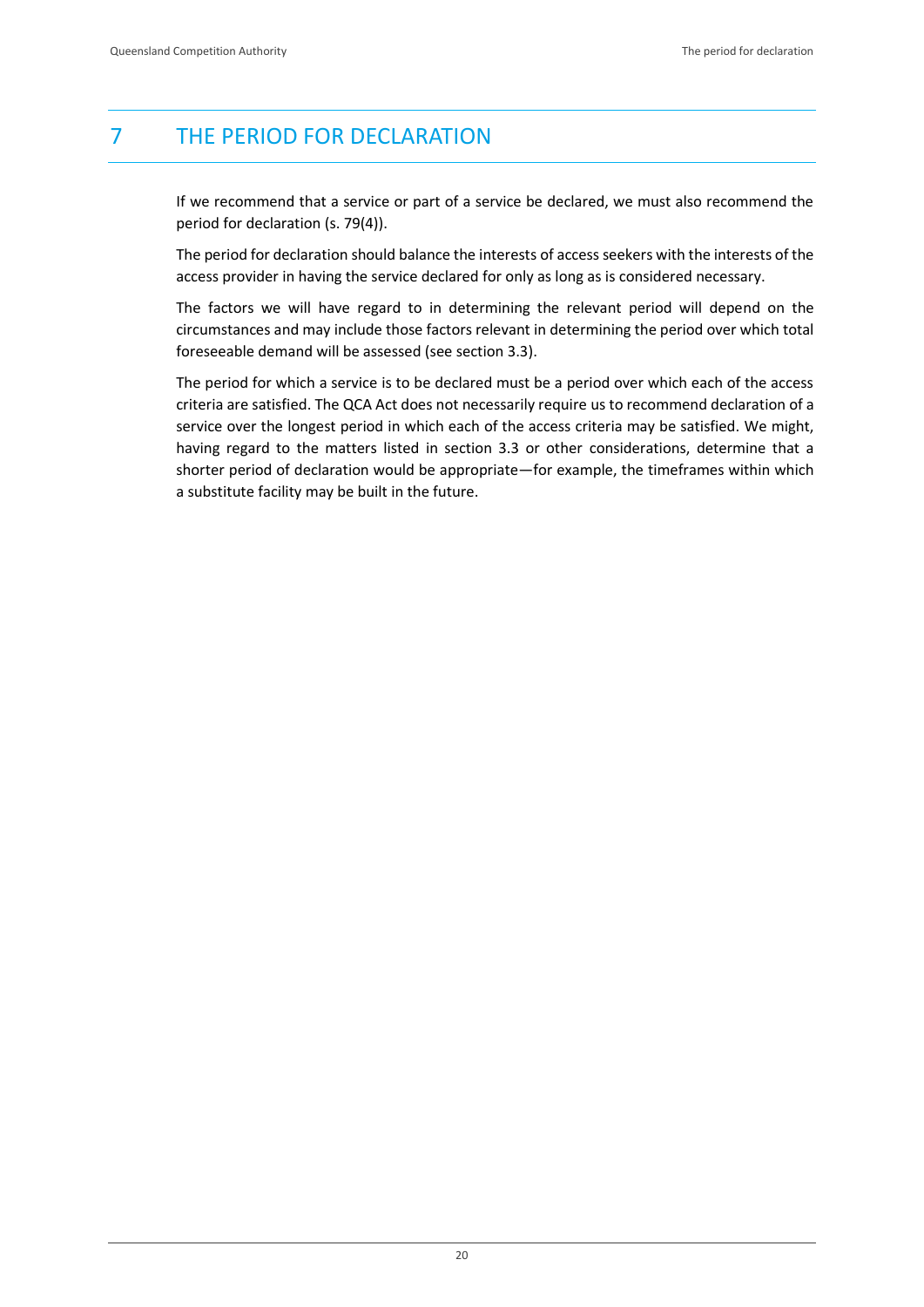# <span id="page-26-0"></span>APPENDIX A: FORM FOR A REQUEST TO RECOMMEND DECLARATION OF A SERVICE UNDER PART 5, DIVISION 2 OF THE QUEENSLAND COMPETITION AUTHORITY ACT 1997

This form sets out the matters to be addressed in a request made to the QCA to recommend declaration of a service. We encourage applicants to provide us with all the relevant information that they reasonably can, as this will help us in assessing the application. Where possible, matters should be supported with evidence.

However, we understand that not all of this information may be readily available. Therefore, in relation to the matters listed in this form, if a particular matter is not relevant to the request, or if relevant information is not readily available to the applicant, the applicant should provide a brief explanation.

QCA staff are available to discuss any proposed request before it is formally submitted and to help potential applicants to better understand the relevant requirements and processes. Please contact us on phone 07 3222 0555 or via our [website.](https://www.qca.org.au/contact/)

## <span id="page-26-1"></span>Information to include in the request

## Applicant details

The applicant's name, address and contact details.

## Identify the service and the facility that provides the service

Details of the service the subject of the request, including:

- the specification of the service
- a description of the facility that provides the service
- details of the owner(s) and (where different) operator of the service.

## Address the access criteria

The applicant should address whether the service in question meets the access criteria in s. 76 of the *Queensland Competition Authority Act 1997* (QCA Act). This should include, where possible, the matters outlined below.

### **Criterion (b)—Meet total foreseeable demand at least cost**

Details of:

- the market in which the service is provided
- whether there are substitutes for the service in the relevant market
- the period for which the service should be declared
- expected demand in the market over the proposed declaration period
- whether the facility for the service can meet expected demand in the market either in existing or expanded form (if relevant)
- whether the facility for the service can meet expected demand in the market at lower cost than any two or more facilities.